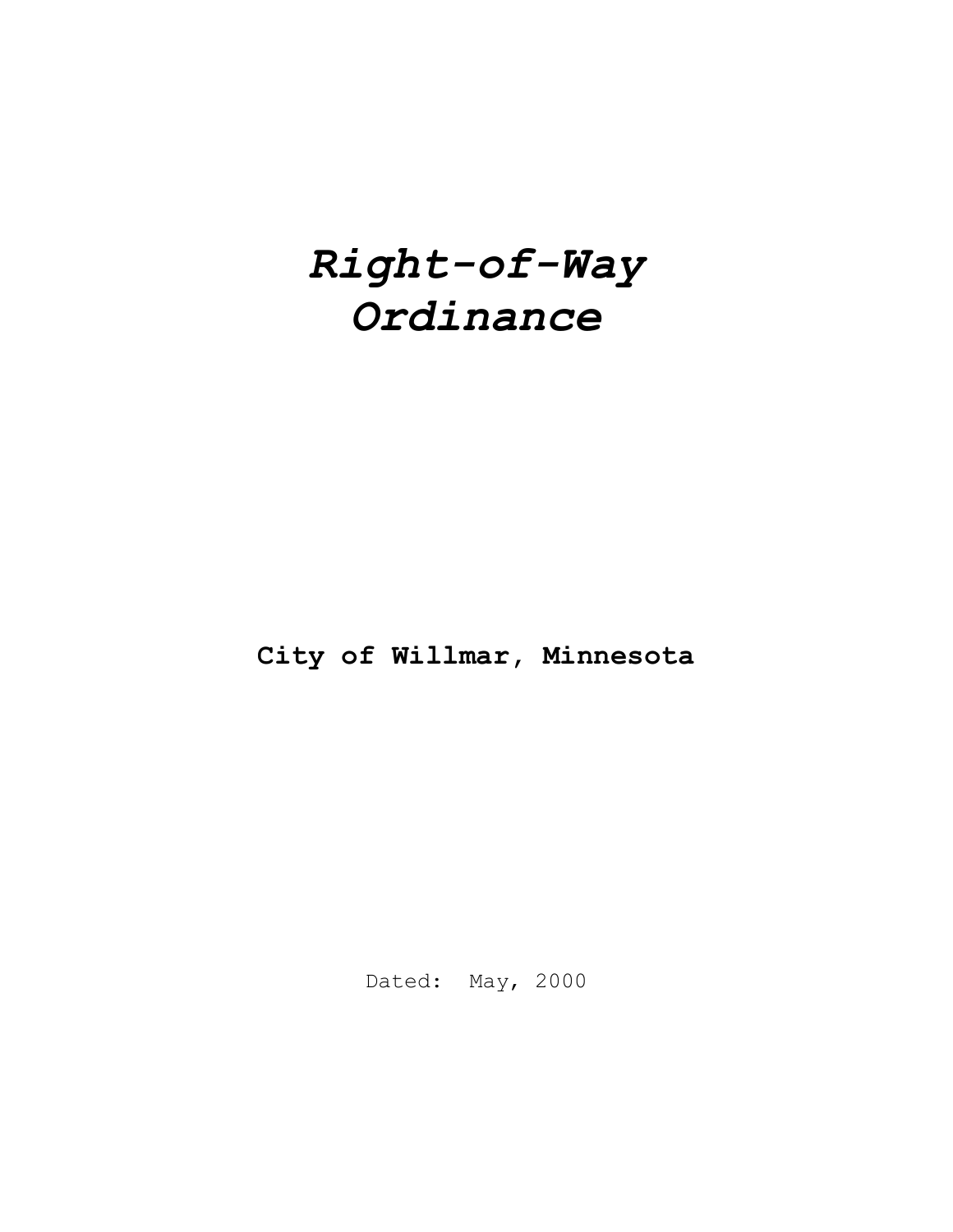# *TABLE OF CONTENTS RIGHT-OF-WAY ORDINANCE*

SECTION PAGE

| Sec. |            | 1.01. Findings, Purpose, and Intent  3                  |
|------|------------|---------------------------------------------------------|
|      |            | Sec. 1.02. Election to Manage the Public Right-of-Way 4 |
|      | Sec. 1.03  |                                                         |
|      |            |                                                         |
|      |            | Sec. 1.05. Registration and Right-of-Way Occupancy  12  |
|      |            | Sec. 1.06. Registration Information  12                 |
|      |            | Sec. 1.07. Reporting Obligations  14                    |
|      |            | Sec. 1.08. Permit Requirement  15                       |
|      |            | Sec. 1.09. Permit Applications  16                      |
|      | Sec. 1.10. | Issuance of Permit; Conditions  17                      |
|      |            |                                                         |
|      | Sec. 1.12. | 19<br>Right-of-Way Patching and Restoration             |
|      | Sec. 1.13  | Joint Applications  20                                  |
|      | Sec. 1.14. | Supplementary Applications  21                          |
|      |            |                                                         |
|      |            |                                                         |
|      | Sec. 1.17. | Installation Requirements  22                           |
|      | Sec. 1.18. |                                                         |
|      | Sec. 1.29. | Work Done Without a Permit  23                          |
|      |            | Sec. 1.20. Supplementary Notification  24               |
|      |            | Sec. 1.21. Revocation of Permits  24                    |
|      |            | Sec. 1.22. Location and Relocation of Facilities  25    |
|      |            | Sec. 1.23. Pre-Excavation Facilities Location  27       |
|      | Sec. 1.24. | Damage to Other Facilities  27                          |
|      | Sec. 1.25. | Right-of-Way Vacation 27                                |
|      | Sec. 1.26. | Indemnification and Liability  27                       |
|      |            | Sec. 1.27. Abandoned and Unused Facilities  28          |
|      |            |                                                         |
|      | Sec. 1.29  | Reservation of Regulatory and Police Powers28           |
|      |            |                                                         |
|      | Sec. 2.01  | Removal of Existing Curb Joints Between Existing Curb   |
|      |            | and New Entrance29                                      |
|      | Sec. 2.02  | Repair of Pavement Disturbed by Curb Cut Work29         |
|      |            | Sec. 2.03 Time Limit on Curb Cut Work29                 |
|      |            |                                                         |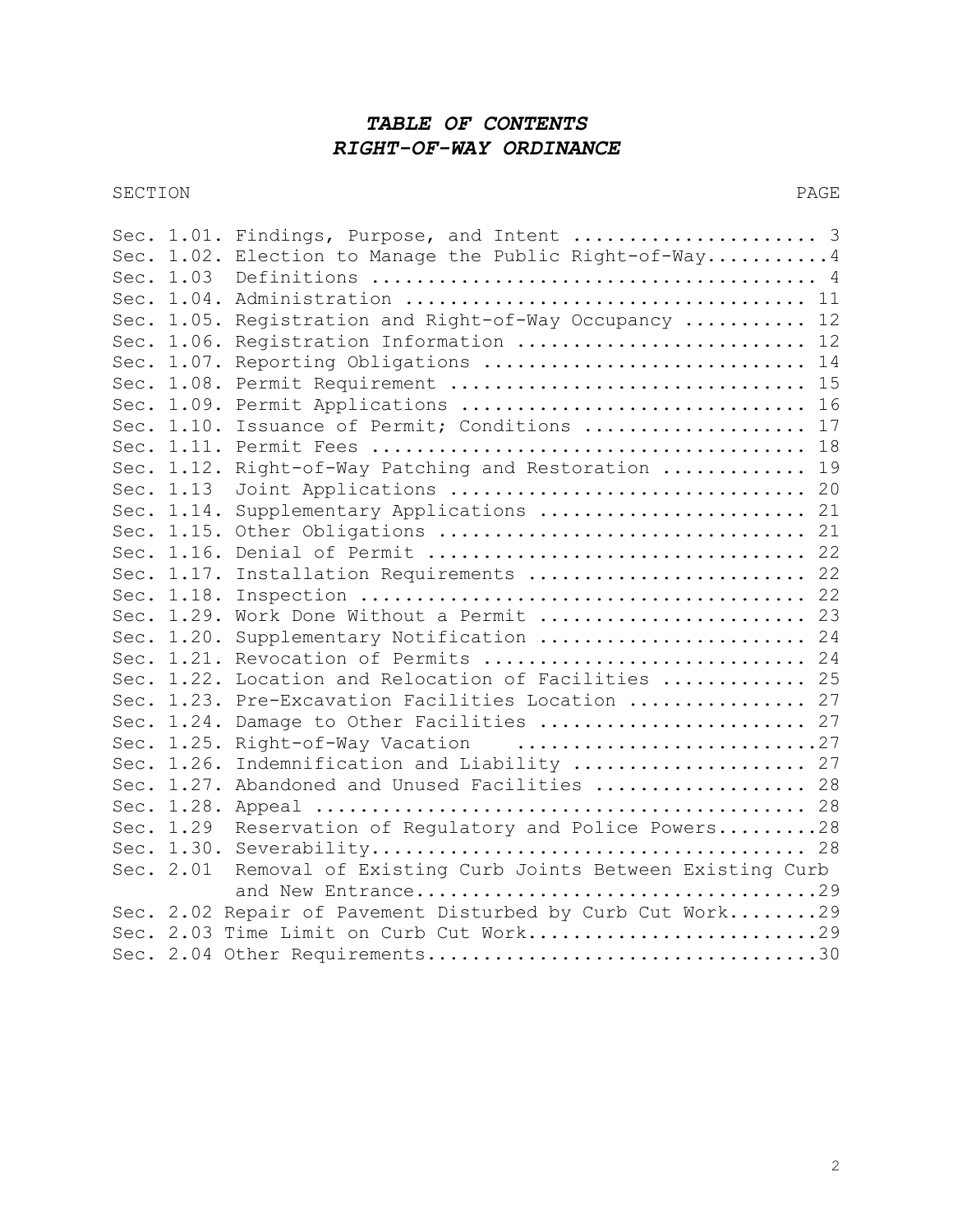# **Right-of-Way Ordinance City Willmar, Kandiyohi County, Minnesota**

An ordinance to enact a new Chapter of the Municipal Code of Ordinances to administer and regulate the public rights-ofway in the public interest, and to provide for the issuance and regulation of right-of-way permits

THE COUNCIL OF WILLMAR ORDAINS:

Chapter \_\_\_of the *\_\_\_\_\_\_\_\_\_* Code of Ordinances (hereafter "this Code") is hereby repealed in its entirety, and is replaced by the following new Chapter 1 (hereafter "this Chapter"), to read as follows:

# **Chapter 1 Right-of-Way Management**

#### **Sec. 1.01. Findings, Purpose, and Intent.**

To provide for the health, safety and welfare of its citizens, and to ensure the integrity of its streets and the appropriate use of the rights-of-way, the city strives to keep its rightsof-way in a state of good repair and free from unnecessary encumbrances. A primary cause for the early and excessive deterioration of its rights-of-way is frequent excavation.

The City holds the rights-of-way within its geographical boundaries as an asset in trust for its citizens. Accordingly, the city hereby enacts this new chapter of this code relating to right-of-way permits and administration. This chapter imposes reasonable regulation on the placement and maintenance of facilities and equipment currently within its rights-of-way or to be placed therein at some future time. It is intended to complement the regulatory roles of state and federal agencies. Under this chapter, persons excavating and obstructing the rights-of-way will bear a fair share of the financial responsibility for their work. Finally, this chapter provides for recovery of out-of-pocket and projected costs from persons using the public rights-of-way.

This chapter shall be interpreted consistently with 1997 Session Laws, Chapter 123, substantially codified in Minnesota Statutes Sections 237.16, 237.162, 237.163, 237.79, 237.81, and 238.086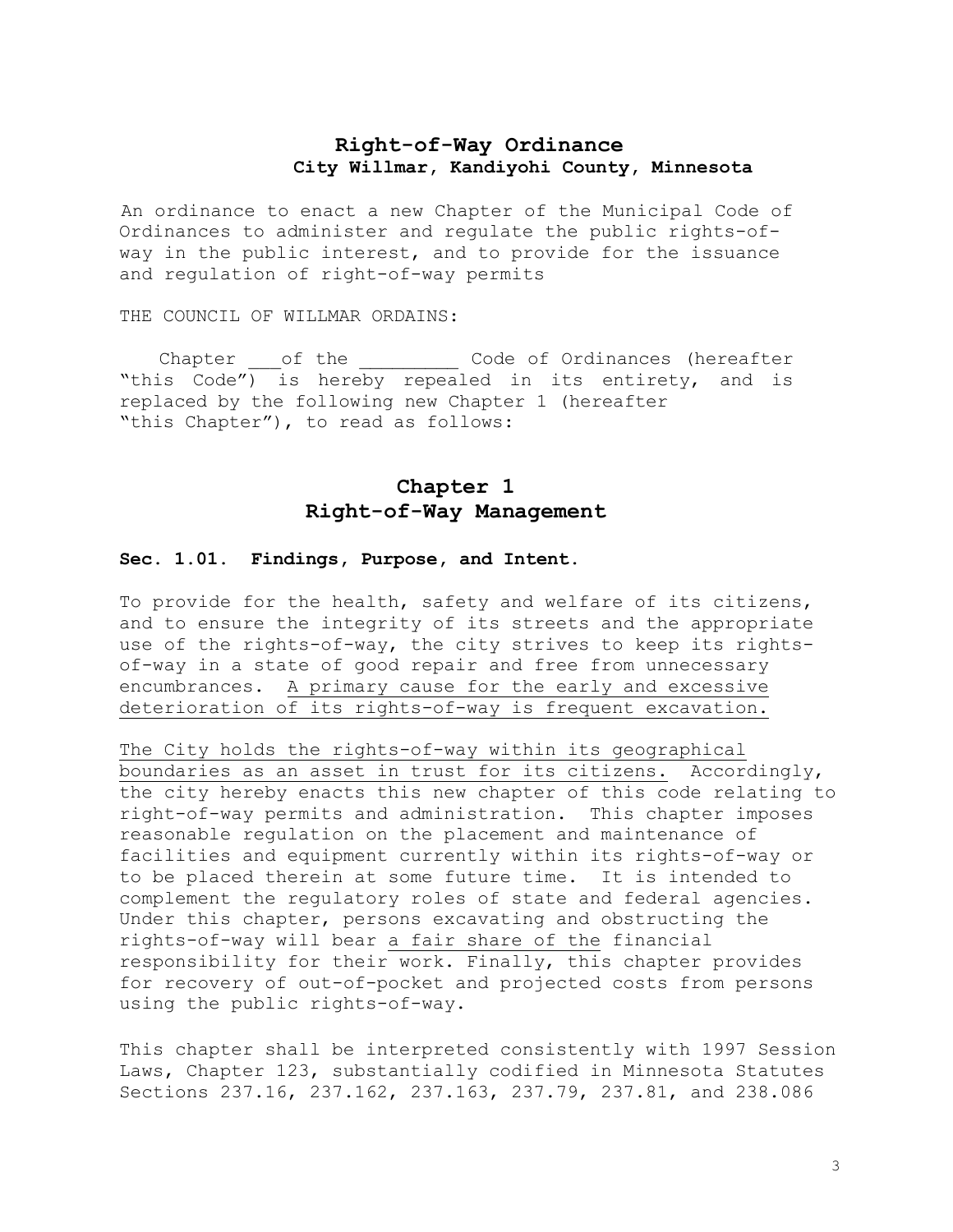(the "Act") and the other laws governing applicable rights of the city and users of the right-of-way. This chapter shall also be interpreted consistent with Minnesota Rules 7819.0050 – 7819.9950 where possible. To the extent any provision of this chapter cannot be interpreted consistently with the Minnesota Rules, that interpretation most consistent with the Act and other applicable statutory and case law is intended. This chapter shall not be interpreted to limit the regulatory and police powers of the city to adopt and enforce general ordinances necessary to protect the health, safety and welfare of the public.

#### **Sec. 1.02. Election to Manage the Public Rights-of-Way**

Pursuant to the authority granted to the city under state and federal statutory, administrative and common law, the city hereby elects pursuant Minn. Stat.  $237.163$  subd.  $2(b)$ , to manage rights-of-way within its jurisdiction.

#### **Sec. 1.03. Definitions.**

The following definitions apply in this chapter of this code. References hereafter to "sections" are unless otherwise specified references to sections in this chapter. Defined terms remain defined terms whether or not capitalized.

"Abandoned Facility" means a facility no longer in service or physically disconnected from a portion of the operating facility, or from any other facility, that is in use or still carry service. A facility is not abandoned unless declared so by the right-of-way user.

"Applicant means any person requesting permission to excavate or obstruct a right-of-way.

"City" means the City of Willmar, Minnesota. For purposes of section 1.26, city means its elected officials, officers, subdivisions and affiliates, employees and agents.

"Commission" means the State Public Utilities Commission.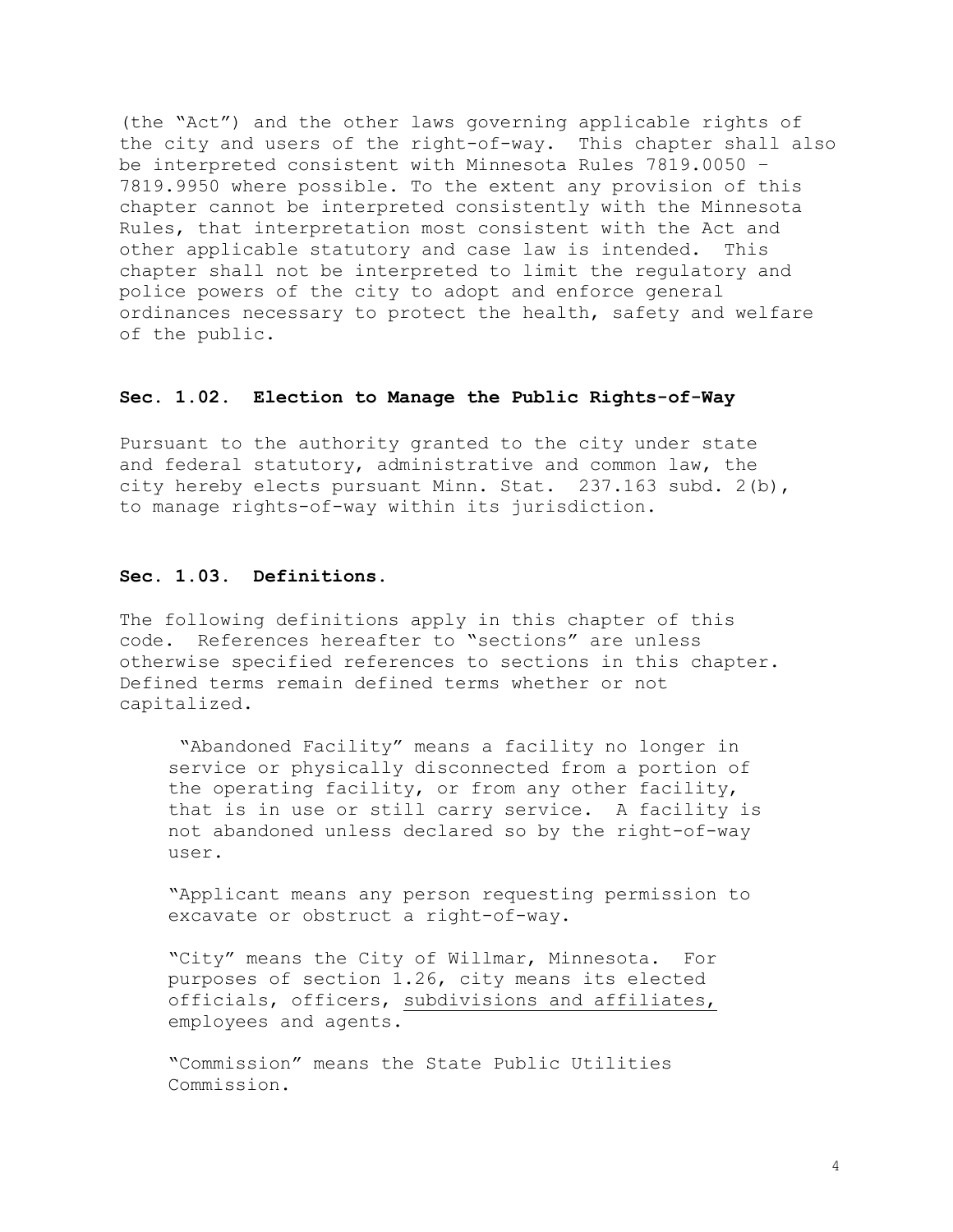"Congested Right-of-Way" means a crowded condition in the subsurface of the public right-of-way that occurs when the maximum lateral spacing between existing underground facilities does not allow for construction of new underground facilities without using hand digging to expose the existing lateral facilities in conformance with Minnesota Statutes, section 216D.04. subdivision 3, over a continuous length in excess of 500 feet.

"Construction Performance Bond" means a performance bond or other form of security posted to ensure the availability of sufficient funds to assure that rightof-way excavation and obstruction work is completed in both a timely and quality manner. Any of the following forms of security can be provided at permittee's option:

- A. Individual project bond;
- B. Cash deposit;
- C. Security of a form listed or approved under Minn. Stat. Sec. 15.73, subd. 3;
- D. Letter of Credit, in a form acceptable to the city
- E. Self-insurance, in a form acceptable to the city
- F. A blanket bond for projects within the city, or other form of construction bond, for a time specified and in a form acceptable to the city.

"Degradation" means a decrease in the useful life of the right-of-way caused by excavation in or disturbance of the right-of-way, resulting in the need to reconstruct such right-of-way earlier than would be required if the excavation or disturbance did not occur.

"Degradation Cost" subject to Minnesota Rules 7819.1100 means the cost to achieve a level of restoration as determined by the city at the time the permit is issued, not to exceed the maximum restoration shown in plates 1 to 13, set forth in Minnesota Rules parts 7819.9900 to 7819.9950.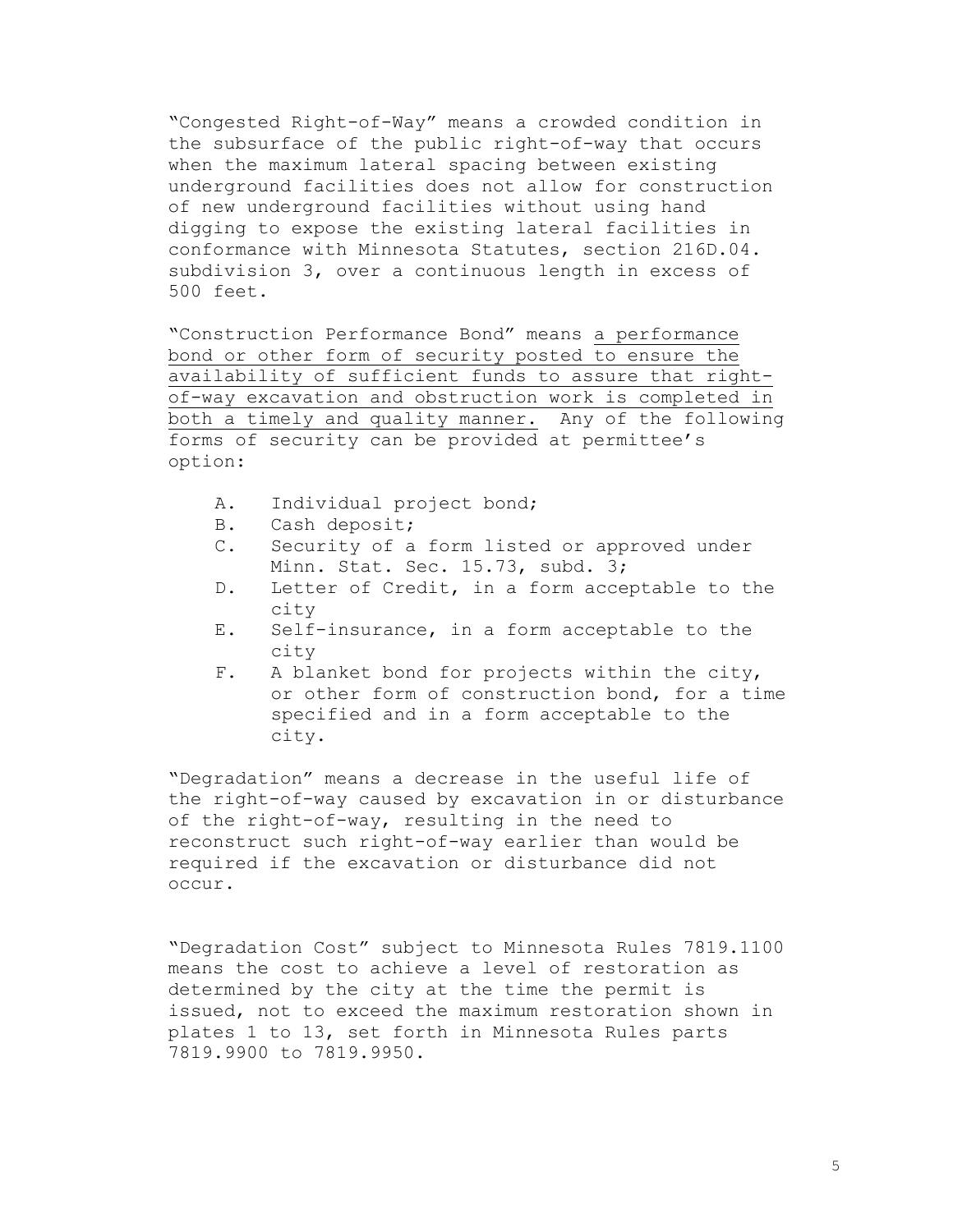"Degradation Fee" means the estimated fee established at the time of permitting by the city to recover costs associated with the decrease in the useful life of the right-of-way caused by the excavation, and which equals the degradation cost.

"Delay Penalty" is the penalty imposed as a result of unreasonable delays in right-of-way excavation, obstruction, patching, or restoration as established by permit.

"Department" means the department of public works of the city.

"Department Inspector" means any person authorized by the city to carry out inspections related to the provisions of this chapter.

"Director" means the director of the department of public works of the city, or her or his designee.

"Central Business District" means that portion of the City designated by the City Council by resolution.

"Emergency" means a condition that (1) poses a danger to life or health, or of a significant loss of property; or (2) requires immediate repair or replacement of facilities in order to restore service to a customer.

"Equipment" means any tangible asset used to install, repair, or maintain facilities in any right-of-way.

"Excavate" means to dig into or in any way remove or physically disturb or penetrate any part of a right-ofway.

"Excavation permit" means the permit which, pursuant to this chapter, must be obtained before a person may excavate in a right-of-way. An Excavation permit allows the holder to excavate that part of the rightof-way described in such permit.

"Excavation permit fee" means money paid to the city by an applicant to cover the costs as provided in Section 1.11.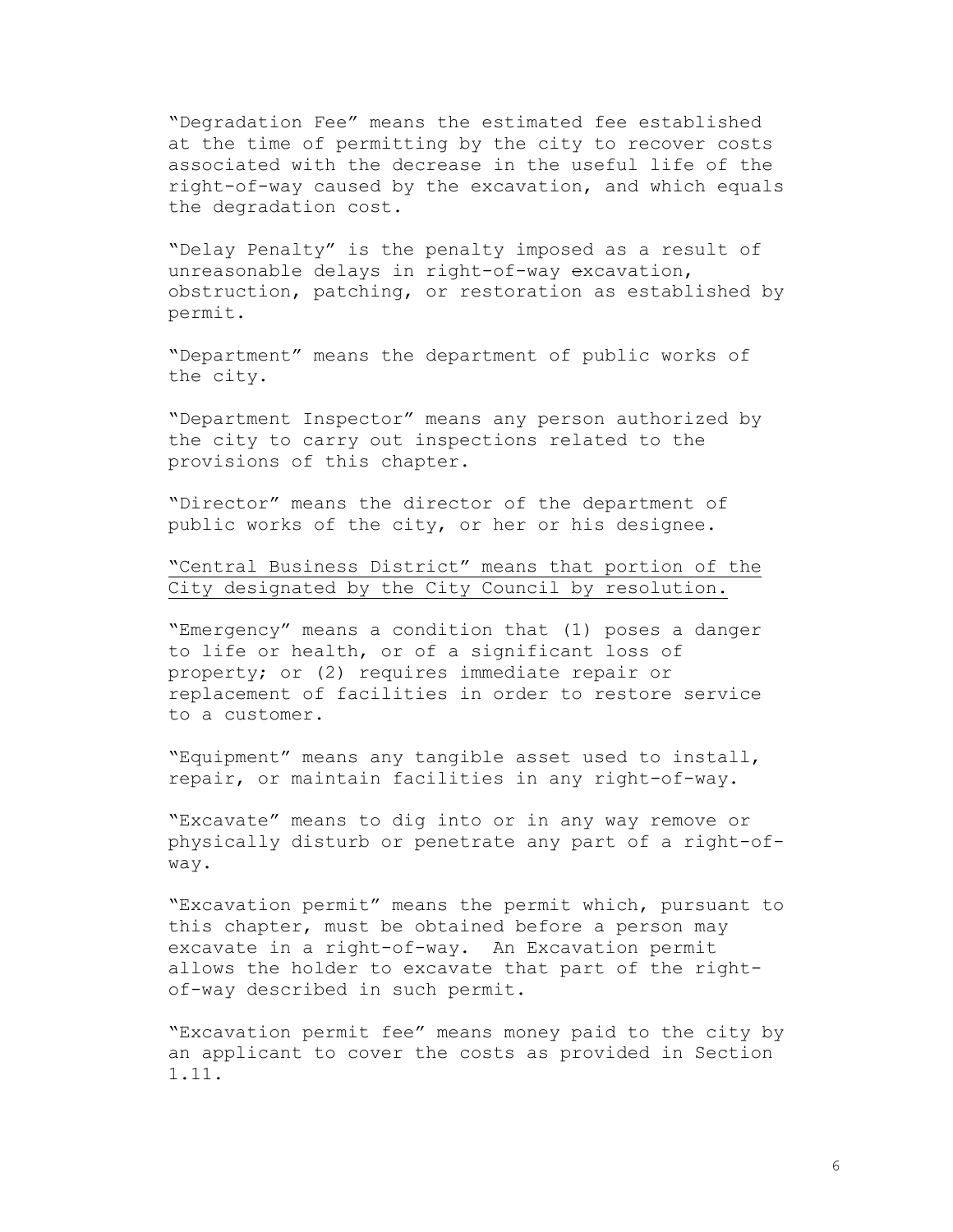"Facility or Facilities" means any tangible asset in the right-of-way required to provide Utility Service.

"Five-year project plan" shows projects adopted by the city for construction within the next five years.

"High Density Corridor" means a designated portion of the public right-of-way within which telecommunications right-of-way users having multiple and competing facilities may be required to build and install facilities in a common conduit system or other common structure.

"Hole" means an excavation in the pavement, with the excavation having a length less than the width of the pavement.

# "In," when used in conjunction with "right-of-way," means over, above, in, within, on, or under a right-ofway.

"Local Representative" means a local person or persons, or designee of such person or persons, authorized by a registrant to accept service and to make decisions for that registrant regarding all matters within the scope of this chapter.

"Management Costs" means the actual costs the city incurs in managing its rights-of-Way, including such costs, if incurred, as those associated with registering applicants; issuing, processing, and verifying right-of-way permit applications; inspecting job sites and restoration projects; maintaining, supporting, protecting, or moving user facilities during right-of-way work; determining the adequacy of right-of-way restoration; restoring work inadequately performed after providing notice and the opportunity to correct the work; and revoking right-of-way permits. Management costs do not include payment by a telecommunications right-of-way User for the use of the right-of-way, the fees and cost of litigation relating to the interpretation of Minnesota Session Laws 1997, Chapter 123; Minnesota Statutes Sections 237.162 or 237.163 or any ordinance enacted under those sections, or the city fees and costs related to appeals taken pursuant to Section 1.28 of this chapter.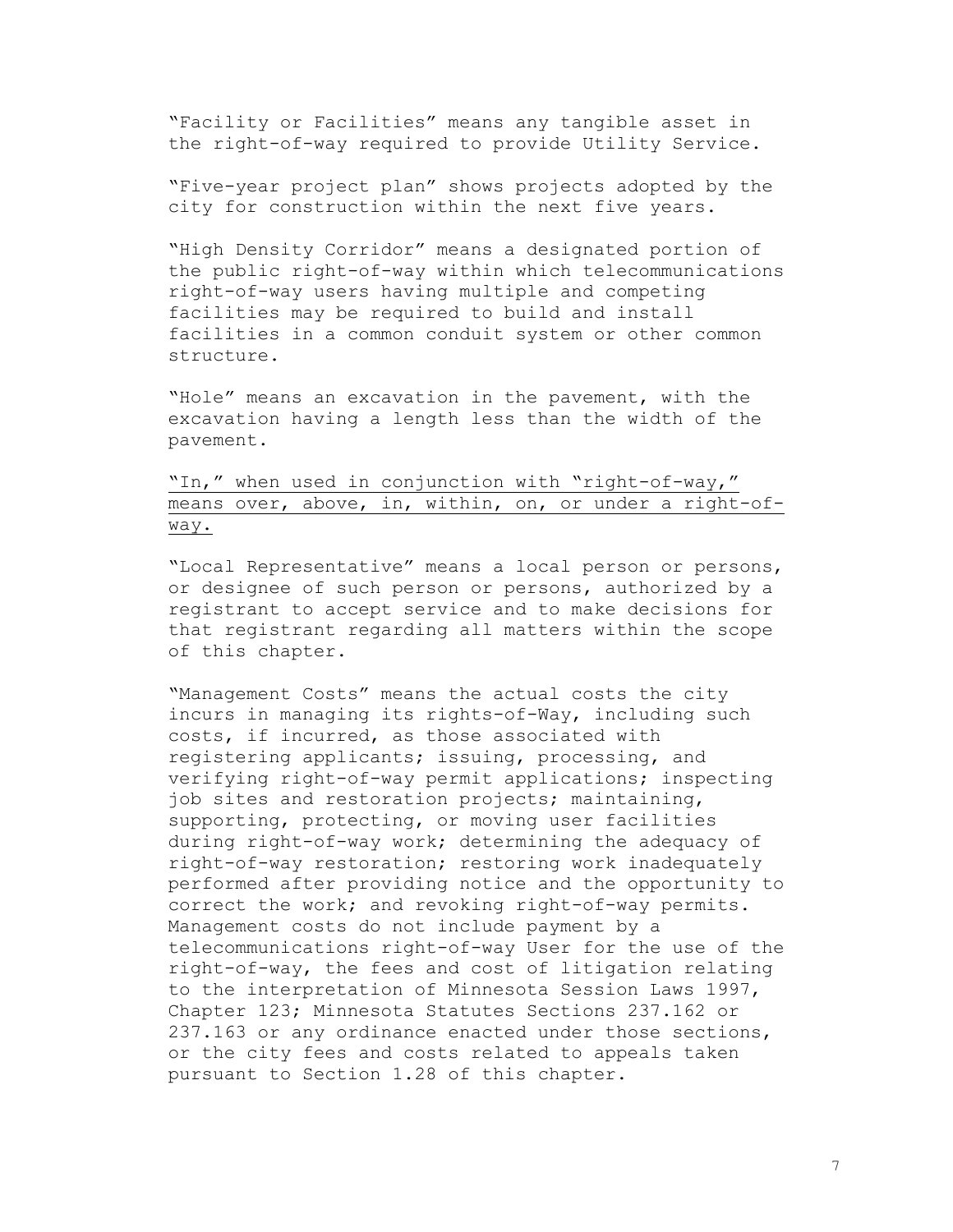"Obstruct" means to place any tangible object in a right-of-way so as to hinder free and open passage over that or any part of the right-of-way.

"Obstruction Permit" means the permit which, pursuant to this chapter, must be obtained before a person may obstruct a right-of-way, allowing the holder to hinder free and open passage over the specified portion of that right-of-way, by placing equipment described there in on the right-of-way for the duration specified therein.

"Obstruction Permit Fee" means money paid to the city by a permittee to cover the costs as provided in Section 1.11

"Patch or Patching" means a method of pavement replacement that is temporary in nature. A patch consists of (1) the compaction of the subbase and aggregate base, and (2) the replacement, in kind, of the existing pavement for a minimum of two feet beyond the edges of the excavation in all directions. A patch is considered full restoration only when the pavement is included in the city's five-year project plan.

"Pavement" means any type of improved surface that is within the public right-of-way and that is paved or otherwise constructed with bituminous, concrete, aggregate, or gravel.

"Permit" has the meaning given "right-of-way permit" in Minnesota Statutes, section 237.162.

"Permittee" means any person to whom a permit to excavate or obstruct a right-of-way has been granted by the city under this chapter.

"Person" means any natural or corporate person, business association or other business entity including, but not limited to, a partnership, a sole proprietorship, a political subdivision, a public or private agency of any kind, a utility, a successor, or assign of any of the foregoing, or any other legal entity (which has or seeks to have equipment in any right-of-way). an individual or entity subject to the laws and rules of this state, however organized, whether public or private, whether domestic or foreign,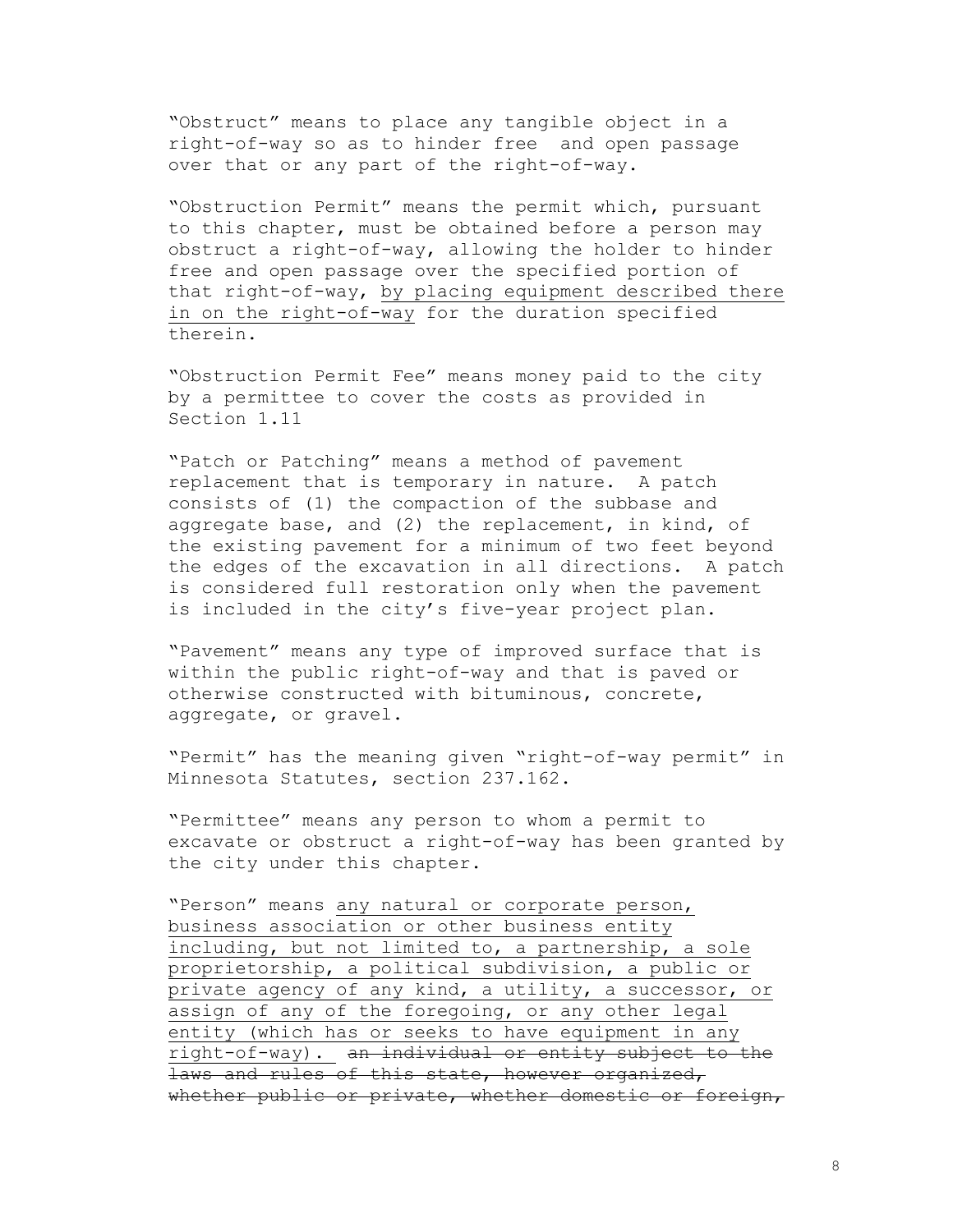whether for profit or nonprofit, and whether natural, corporate, or political.

Probation" means the status of a person that has not complied with the conditions of this chapter.

"Probationary Period" means one year from the date that a person has been notified in writing that they have been put on probation.

"Registrant" means any person who (1) has or seeks to have its equipment or facilities located in any rightof-way, or (2) in any way occupies or uses, or seeks to occupy or use, the right-of-way or place its facilities or equipment in the right-of-way

# "Repair" means a temporary patch of the right-of-way necessary to make is usable for travel.

"Restore or Restoration" means the process by which an excavated right-of-way and

surrounding area, including pavement and foundation, is returned to the same condition and life expectancy that existed before excavation.

"Restoration Cost" means the amount of money paid to the city by a permittee to achieve the level of restoration according to plates 1 to 13 of Minnesota Public Utilities Commission rules.

"Public Right-of-Way" means the area on, below, or above a public roadway, highway, street, cartway, bicycle lane and public sidewalk in which the city has an interest, including other dedicated rights-of-way for travel purposes of the city. A right-of-way does not include the airwaves above a right-of-way with regard to cellular or other nonwire telecommunications or broadcast service

"Right-of-Way Permit" means either the excavation permit or the obstruction permit, or both, depending on the context, required by this chapter.

"Right-of-Way User" means (1) a telecommunications right-of-way user as defined by Minnesota Statutes, section 237.162, subd. 4; or (2) a person owning or controlling a facility in the right-of-way that is used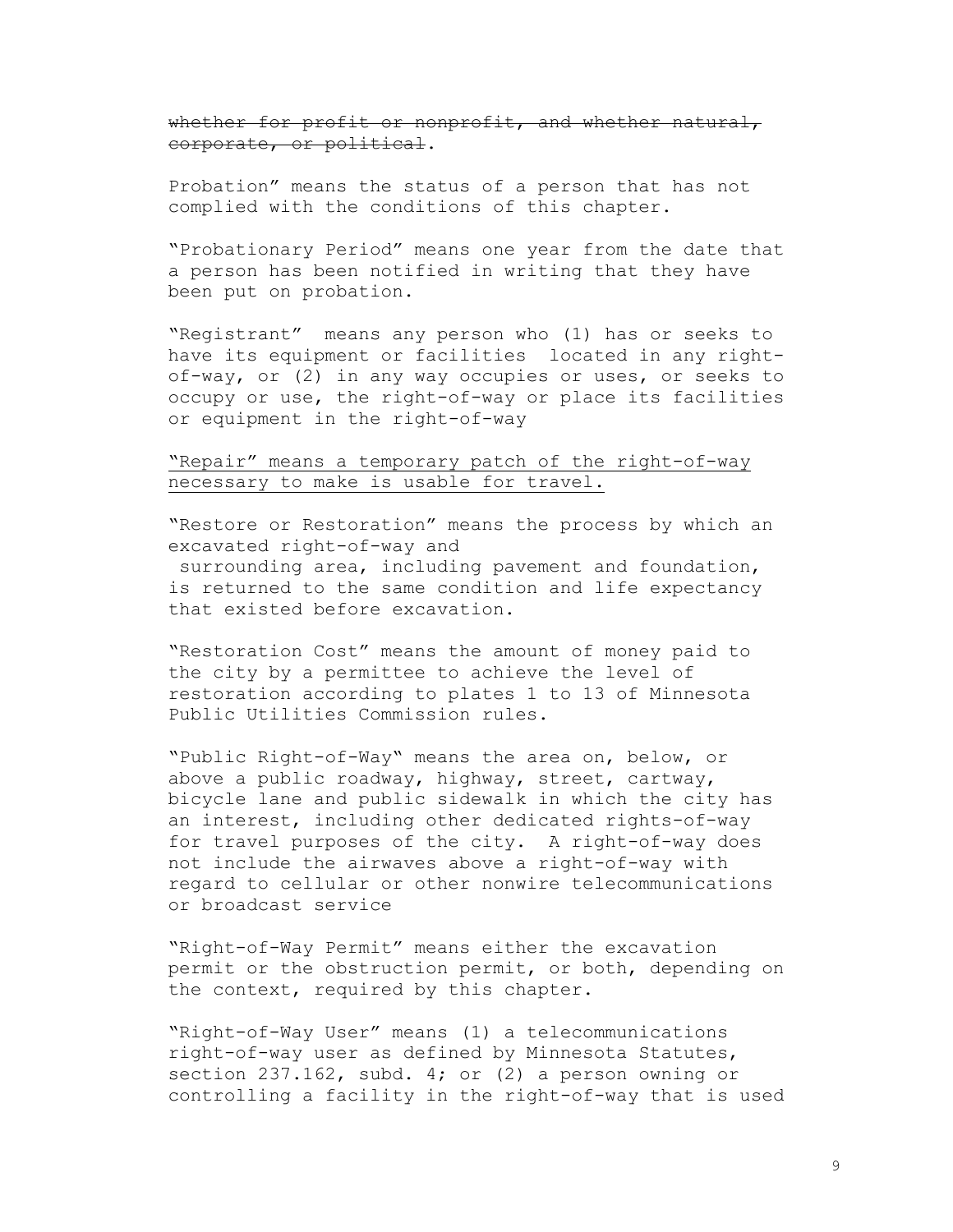or intended to be used for providing utility service, and who has a right under law, franchise, or ordinance to use the public right-of-way.

"Service or Utility Service" includes:

- (1) those services provided by a public utility as defined in Minn. Stat. 216B.02, subds. 4 and 6;
- (2) telecommunications, pipeline, community antenna television, fire and alarm communications, water, electricity, light, heat, natural gas, cooling energy, or power services; services of a telecommunications right-of-way user, including transporting of voice or data information;
- $(3)$  the services provided by a corporation organized for the purpose set forth in Minn. Stat. §300.03; services of a cable communications systems as defined in Minn. Stat. Chapter. 238;
- (4) the services provided by a district heating or cooling system; natural gas or electric energy or telecommunications services provided by the city;
- (5) cable communications systems as defined in Minn. Stat. Chapter 238. services provided by a cooperative electric association organized under Minn. Stat., Chapter 308A;
- (6) Telecommunications Rights-of-Way user as defined in subsection 20-02 (ii) below. water, sewer, steam, cooling or heating services.

"Supplementary Application" means an application made to excavate or obstruct more of the right-of-way than allowed in, or to extend, a permit that had already been issued.

"Temporary Surface" means the compaction of subbase and aggregate base and replacement, in kind, of the existing pavement only to the edges of the excavation. It is temporary in nature except when the replacement is of pavement included in the city's two-year plan, in which case it is considered full restoration.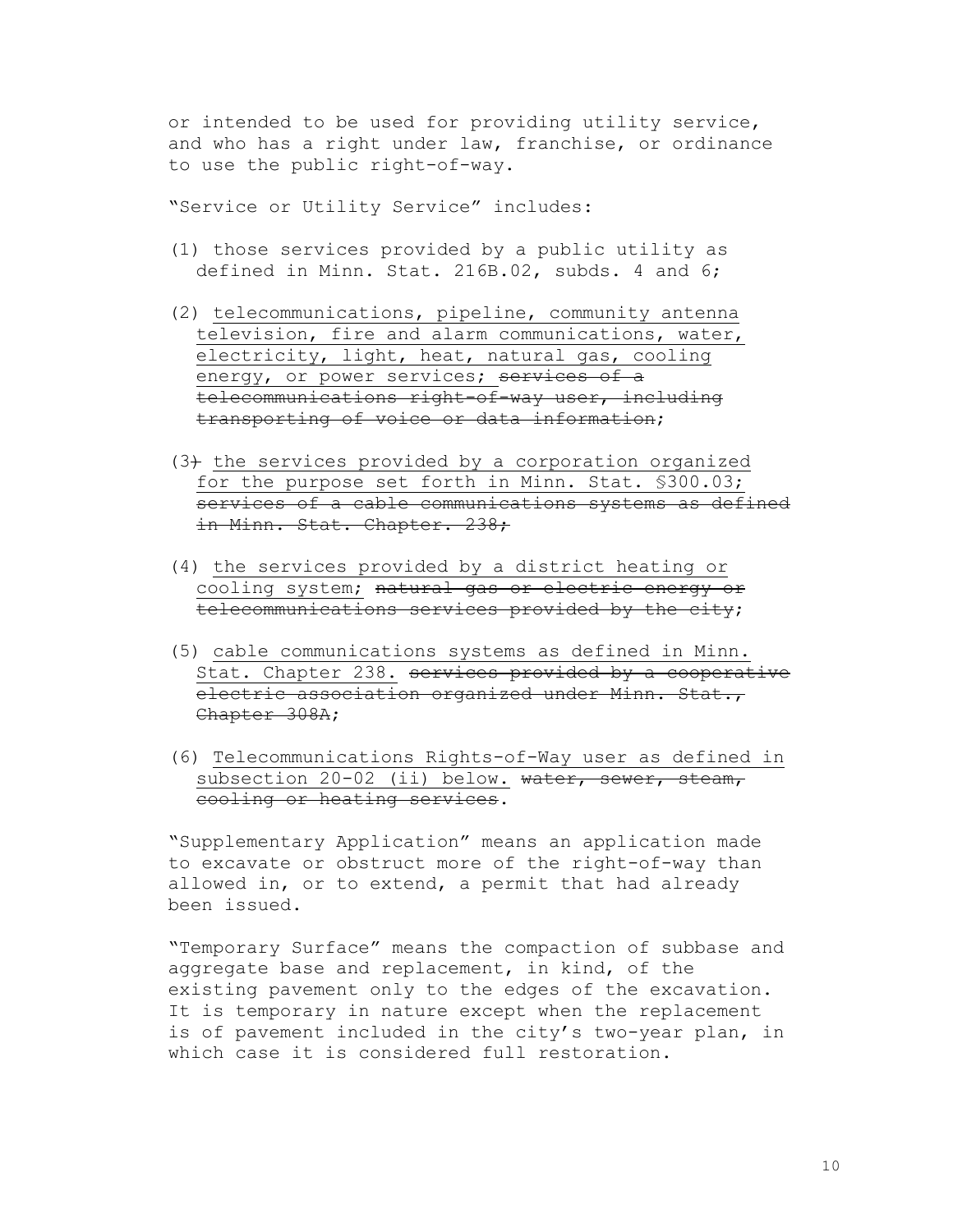"Trench" means an excavation in the pavement, with the excavation having a length equal to or greater than the width of the pavement.

"Telecommunication right-of-way User" means a person owning or controlling a facility in the right-of-way, or seeking to own or control a Facility in the rightof-way, that is used or is intended to be used for transporting telecommunication or other voice or data information. For purposes of this chapter, a cable communication system defined and regulated under Minn. Stat. Chap. 238, and telecommunication activities related to providing natural gas or electric energy services whether provided by a public utility as defined in Minn. Stat. Sec. 216B.02, a municipality, a municipal gas or power agency organized under Minn. Stat. Chaps. 453 and 453A, or a cooperative electric association organized under Minn. Stat. Chap. 308A, are not telecommunications right-of-way users for purposes of this chapter.

"Two year project plan" shows projects adopted by the city for construction within the next two years.

# **Sec. 1.04 Administration.**

The director is the principal city official responsible for the administration of the rights-of-way, right-of-way permits, and the ordinances related thereto. The director may delegate any or all of the duties hereunder.

#### **Exemptions.**

Work on service lines outside the paved street area to individual properties as provided by a public utility, as defined in Minn. Stat. 216B, §Subds. 4 and 6, are exempt from the requirements of Sections 1.06 through 1.08 and Section 1.12.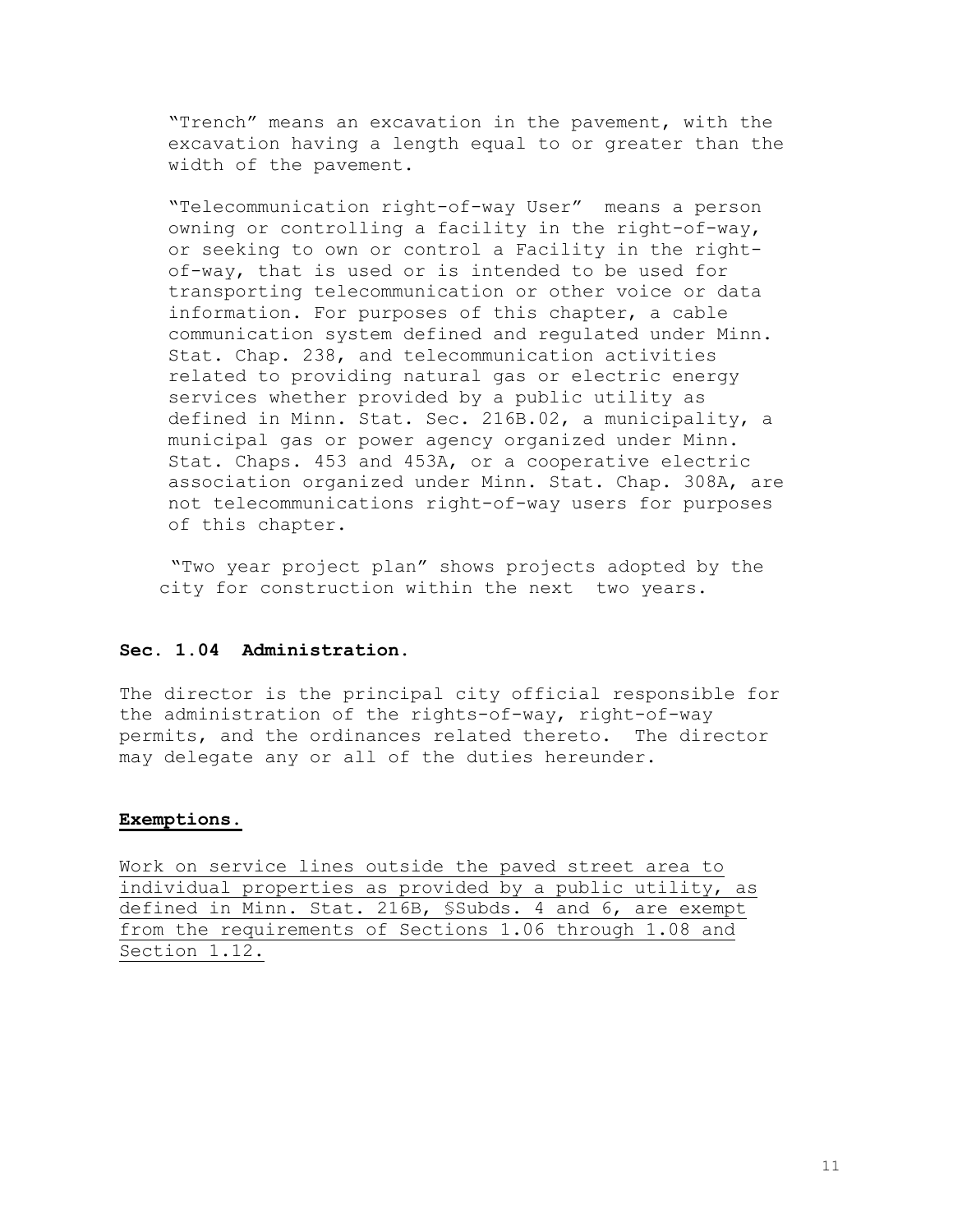#### **Sec. 1.05. Registration and Right-of-Way Occupancy.**

**Subd. 1.** *Registration.* Each person who occupies, uses, or seeks to occupy or use, the right-of-way or place any equipment or facilities in or on the right-of-way, including persons with installation and maintenance responsibilities by lease, sublease or assignment, or who has, or seeks to have, equipment or facilities in any right-of-way must register with the city. Registration will consist of providing application information and paying a registration fee.

**Subd. 2.** *Registration Prior to Work.* No person may construct, install, repair, remove, relocate, or perform any other work on, or use any facilities or any part thereof in any right-of-way without first being registered with the city.

**Subd. 3.** *Exceptions.* The following are not subject to the requirements of this subsection:

- (a) Persons planting or maintaining boulevard plantings or gardens.
- (b) Persons erecting fences, installing driveways, sidewalks, curb and qutter, or parking lots.
- (c) Persons engaged in snow removal activities.
- (d) Federal, State, County and City agencies.
- (e) Persons acting as agents, contractors or subcontractors for a registrant who has properly registered in accordance with this subsection.

Nothing herein relieves a person from complying with the provisions of the Minn. Stat. Chap. 216D, Gopher One Call Law.

#### **Sec. 1.06. Registration Information.**

**Subd. 1.** *Information Required.* The information provided to the Director eity at the time of registration shall include, but not be limited to:

(a) Each registrant's name (and e-mail address if applicable), Gopher One-Call registration certificate number, address, telephone and facsimile numbers.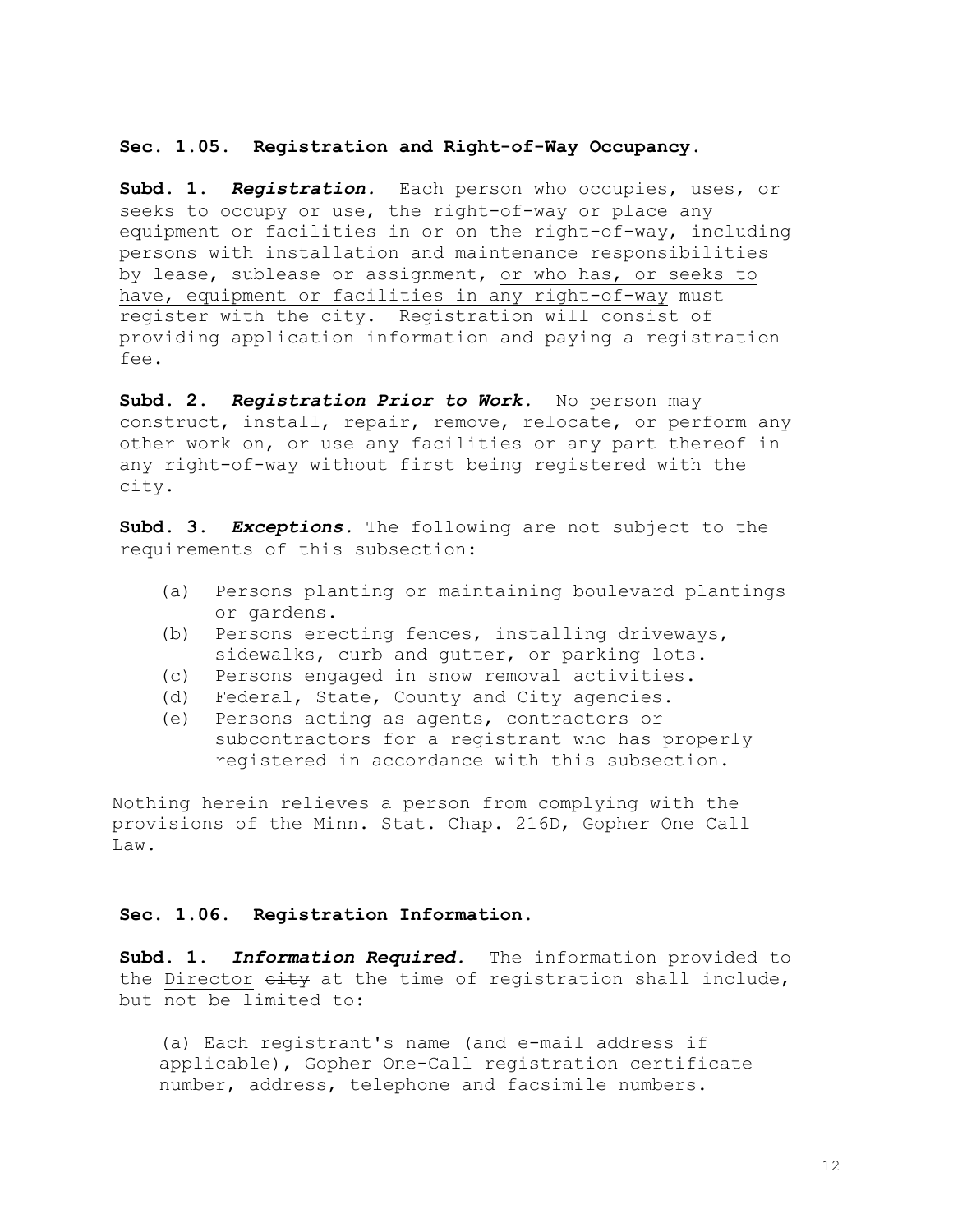(b) The name, address and e-mail address, if applicable, and telephone and facsimile numbers of a local representative. The local representative or designee shall be available at all times. Current information regarding how to contact the local representative in an emergency shall be provided at the time of registration.

#### (c)\_ The agent for service of process.

(d) A certificate of insurance or self-insurance:

(1) Verifying that an insurance policy has been issued to the registrant by an insurance company licensed to do business in the State of Minnesota, which the Director determines to provide the City with protections equivalent to that of a Minnesota licensed insurance company, legally independent from the registrant; or a form of self insurance acceptable to the city;

(2) Verifying that the registrant is insured against claims for personal injury, including death, as well as claims for property damage arising out of the (i) use and occupancy of the right-of-way by the registrant, its officers, agents, employees and permittees, and (ii) placement and use of facilities and equipment in the right-of-way by the registrant, its officers, agents, employees and permittees, including, but not limited to, protection against liability arising from completed operations, damage of underground facilities and collapse of property;

(3) Naming the city as an additional insured as to whom the coverage's required herein are in force and applicable and for whom defense will be provided as to all such coverage;

(4) Requiring that the city be notified thirty (30) days in advance of cancellation of the policy or material modification of a coverage term;

(5) Indicating comprehensive liability coverage, automobile liability coverage, workers compensation and umbrella coverage established by the city in amounts sufficient to protect the city and the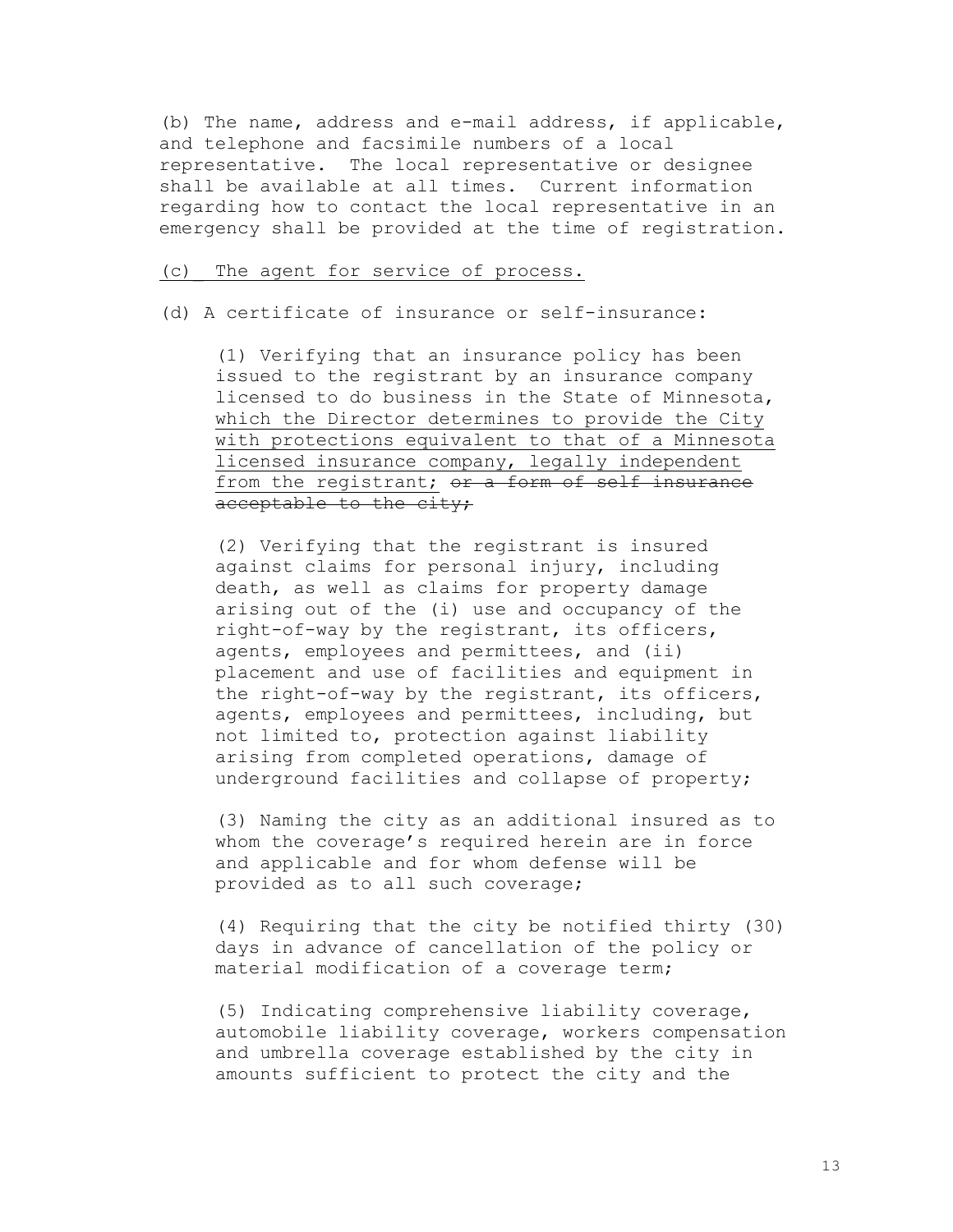public and to carry out the purposes and policies of this chapter.

(e) The city may require a copy of the actual insurance policies.

(f) If the person is a corporation, a copy of the certificate required to be filed under Minn. Stat. 300.06 as recorded and certified to by the Secretary of State.

(g) A copy of the person's order granting a certificate of authority from the Minnesota Public Utilities Commission or other applicable state or federal agency, where the person is lawfully required to have such certificate from said commission or other state or federal agency.

**Subd. 2.** *Notice of Changes.* The registrant shall keep all of the information listed above current at all times by providing to the city information as to changes within fifteen (15) days following the date on which the registrant has knowledge of any change.

## **Sec. 1.07. Reporting Obligations.**

**Subd. 1.** *Operations.* Each registrant shall, at the time of registration and by December 1 of each year, file a construction and major maintenance plan for underground facilities with the Director eity. Such plan shall be submitted using a format designated by the Director eity and shall contain the information determined by the Director eity to be necessary to facilitate the coordination and reduction in the frequency of excavations and obstructions of rights-of-way.

The plan shall include, but not be limited to, the following information:

(a) The locations and the estimated beginning and ending dates of all projects to be commenced during the next calendar year (in this section, a "next-year project"); and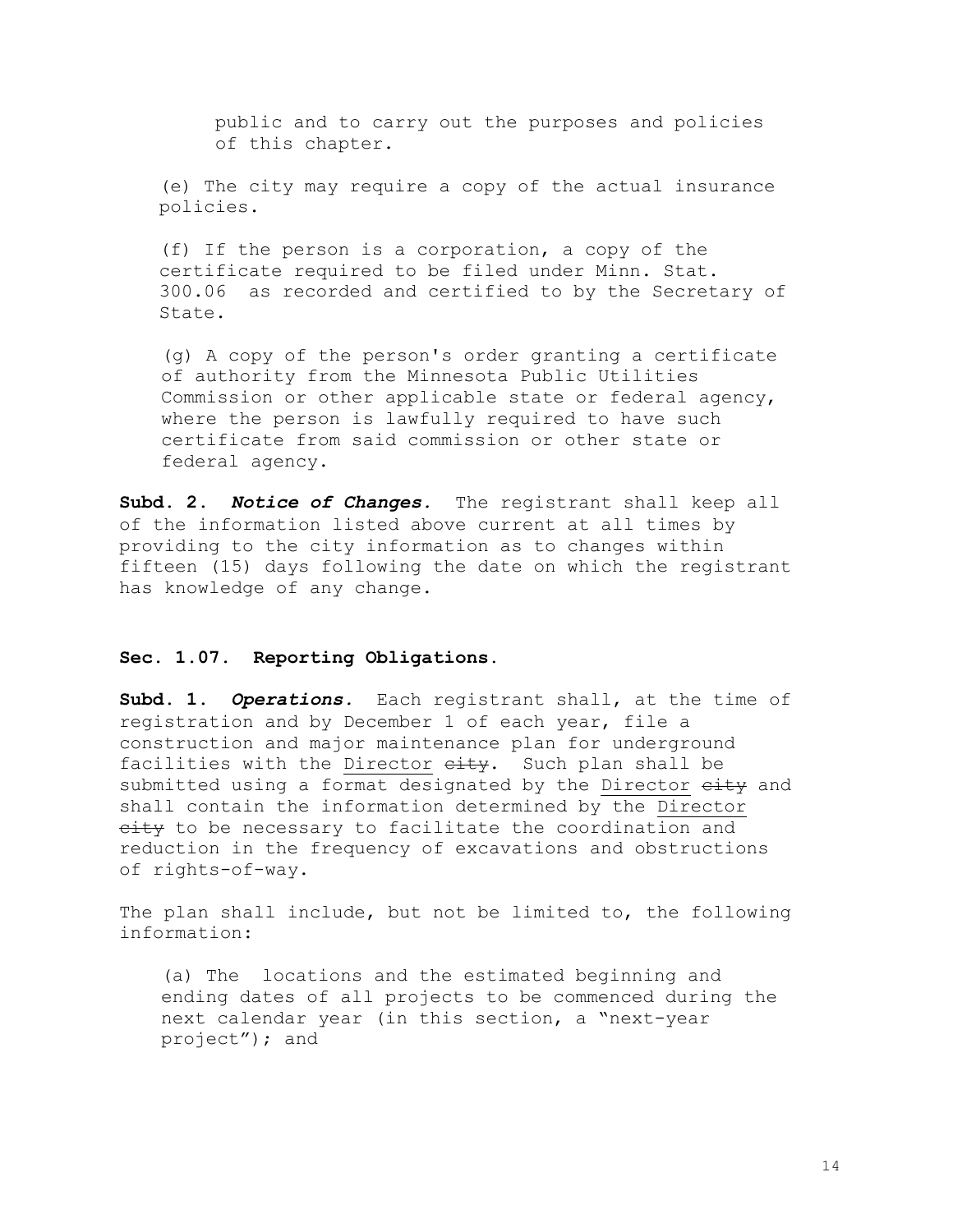(b) To the extent known, the tentative locations and estimated beginning and ending dates for all projects contemplated for the five years following the next calendar year (in this section, a "five-year project").

The term "project" in this section shall include both nextyear projects and five-year projects.

By January 1 of each year the Director eity will have available for inspection in the city's office a composite list of all projects of which the Director eity has been informed of the annual plans. All registrants are responsible for keeping themselves informed of the current status of this list.

Thereafter, by February 1, each registrant may change any project in its list of next-year projects, and must notify the city and all other registrants of all such changes in said list. Notwithstanding the foregoing, a registrant may at any time join in a next-year project of another registrant listed by the other registrant.

**Subd. 2.** *Additional Next-Year Projects.* Notwithstanding the foregoing, the city will not deny an application for a right-of-way permit for failure to include a project in a plan submitted to the city if the registrant has used commercially reasonable efforts to anticipate and plan for the project.

#### **Sec. 1.08. Permit Requirement**.

**Subd. 1.** *Permit Required.* Except as otherwise provided in this code, no person may obstruct or excavate any right-of-way without first having obtained the appropriate right-of-way permit from the city to do so.

(a) *Excavation Permit.* An excavation permit is required by a registrant to excavate that part of the right-of-way described in such permit and to hinder free and open passage over the specified portion of the right-of-way by placing facilities described therein, to the extent and for the duration specified therein.

(b) *Obstruction Permit.* An obstruction permit is required by a registrant to hinder free and open passage over the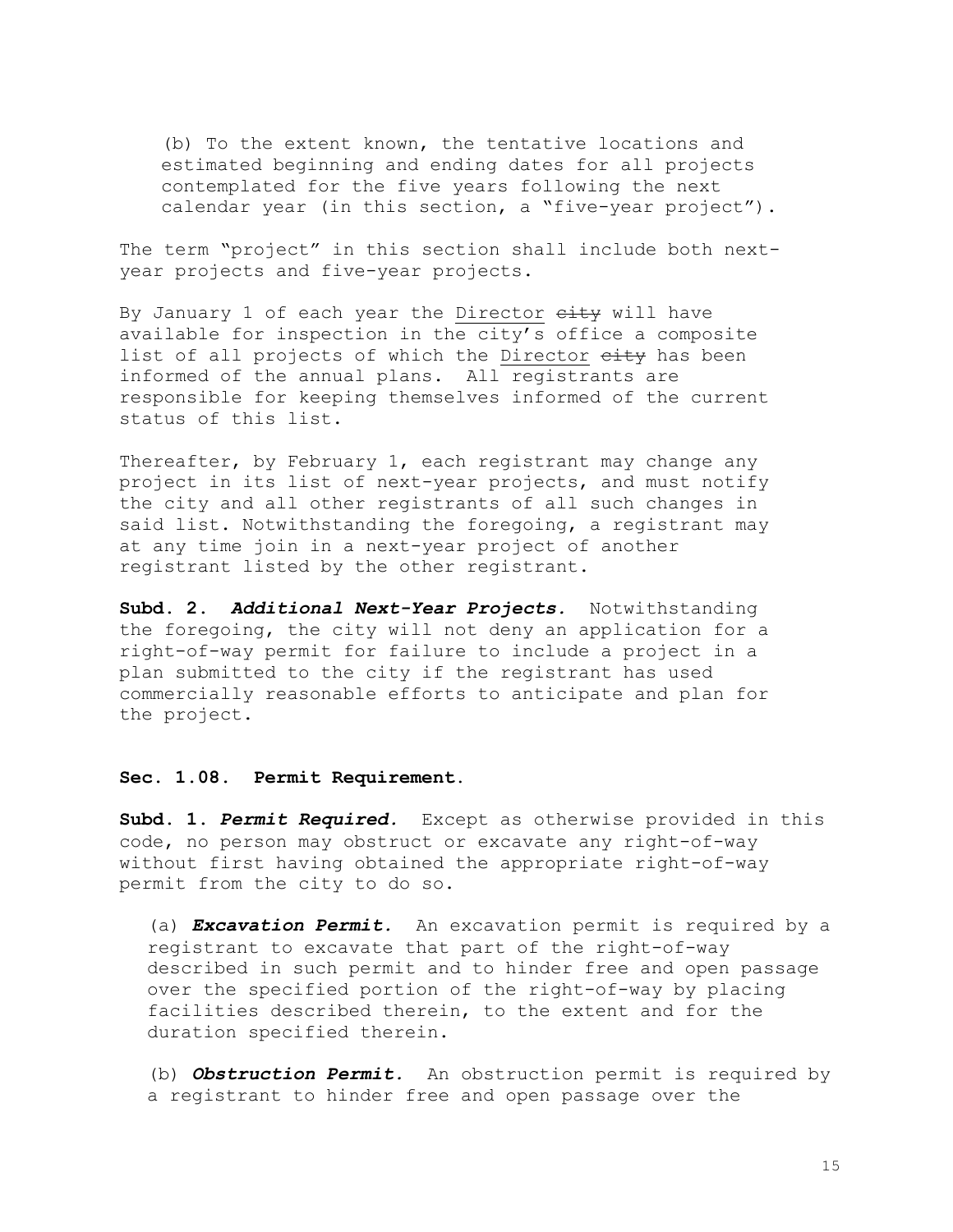specified portion of right-of-way by placing equipment described therein on the right-of-way, to the extent and for the duration specified therein. An obstruction permit is not required if a person already possesses a valid excavation permit for the same project.

**Subd. 2.** *Permit Extensions***.** No person may excavate/obstruct the right-of-way beyond the date or dates specified in the permit unless (i) such person makes a supplementary application for another right-of-way permit before the expiration of the initial permit, and (ii) a new permit or permit extension is granted.

**Subd. 3.** *Delay Penalty.* In accordance with Minnesota Rule 7819.1000 subd. 3 and notwithstanding subd. 2 of this Section, the city shall establish and impose a delay penalty for unreasonable delays in right-of-way excavation, obstruction, patching, or restoration.

**Subd. 4.** *Permit Display.* permits issued under this chapter shall be conspicuously displayed or otherwise available at all times at the indicated work site and shall be available for inspection by the city.

**Subd. 5.** *City of Willmar Project Excavations.* The City of Willmar shall be required to quarterly file with the office of the Director a list of city project excavations undertaken and completed in lieu of individual excavation and obstruction permits. Any work requiring street patching requires an individual excavation permit.

#### **Sec. 1.09. Permit Applications.**

An application for a permit shall be made on forms provided by the City and shall be accompanied by the fees set forth. If the work is to be performed by an agent, contractor or subcontractor on behalf of a registrant, such application shall be signed by the registrant. Right-of-way permit applications shall contain, and will be considered complete only upon compliance with the requirements of the following provisions:

(a) Registration with the city pursuant to this chapter;

(b) Scaled drawings showing the location of all facilities owned by the applicant and improvements proposed by the applicant.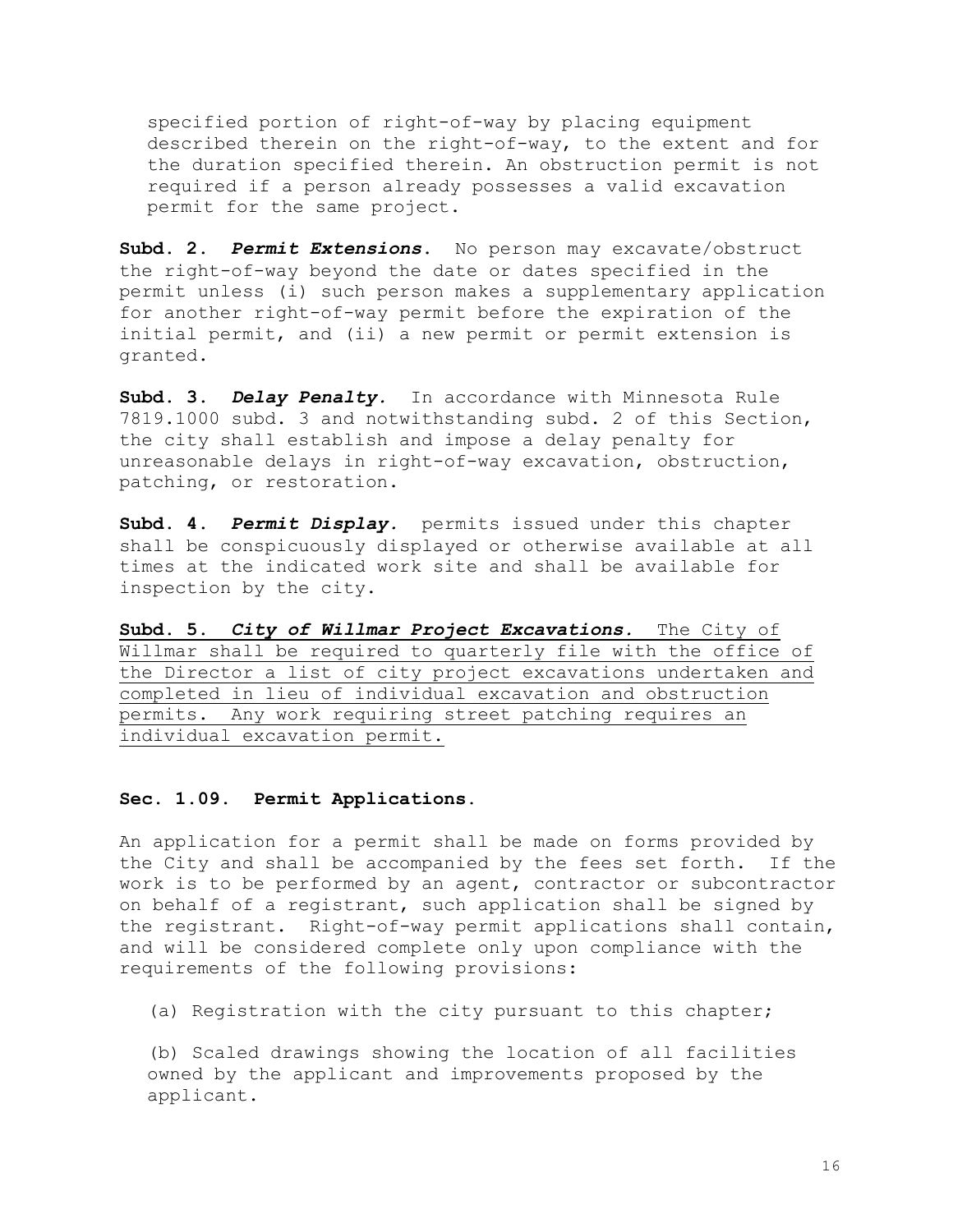(c) A description of the methods that will be used for installation.

(d) A proposed schedule for all work.

(e) The location of any public streets, sidewalks or alleys that will be temporarily closed to traffic during the work.

(f) The location of any public streets, sidewalks or alleys that will be disrupted by the work.

(g) A description of methods for restoring any public improvements disrupted by the work.

(h) Payment of money due the city for permit fees, estimated restoration costs and other management costs; prior obstructions or excavations; any undisputed loss, damage, or expense suffered by the city because of applicant's prior excavations or obstructions of the rights-of-way or any emergency actions taken by the city; franchise fees or other charges, if applicable.

(i) Payment of disputed amounts due the city by posting security or depositing in an escrow account an amount equal to at least 110% of the amount owing.

(j) Any other information reasonably required by the City Engineer.

(k) When an Excavation Permit is requested for purposes of installing additional equipment, and the posting of a Performance Bond for the additional equipment is insufficient, the posting of an additional or larger Performance Bond of the additional equipment may be required. Posting an additional or larger construction performance bond for additional facilities when applicant requests an excavation permit to install additional facilities and the city deems the existing construction performance bond inadequate under applicable standards.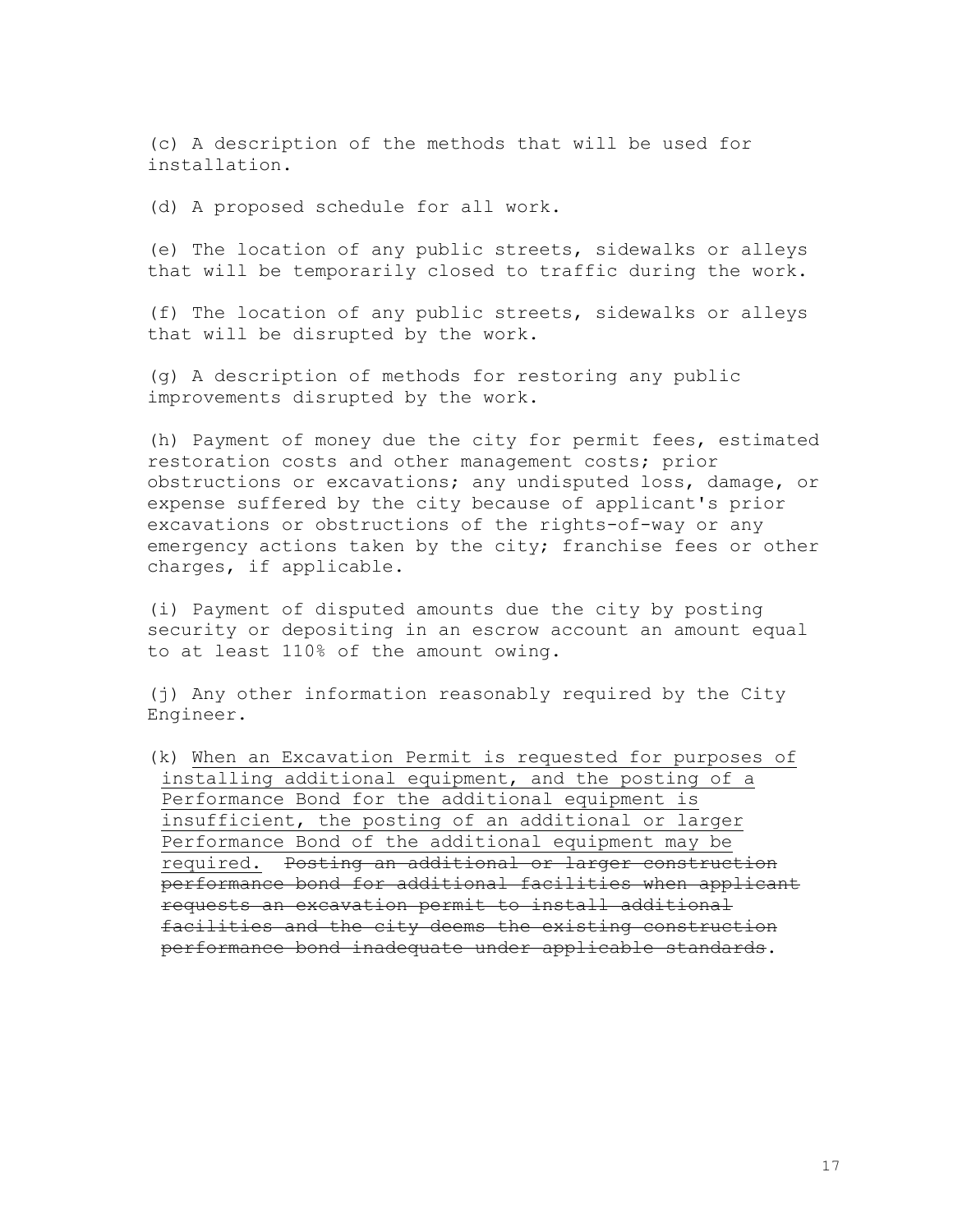# **Sec. 1.10. Issuance of Permit; Conditions.**

**Subd. 1.** *Permit Issuance.*If the Applicant has satisfied the requirements of this chapter, the city shall issue a permit.

**Subd. 2.** *Conditions.*The city may impose reasonable conditions upon the issuance of the permit and the performance of the applicant thereunder to protect the health, safety and welfare to ensure the structural integrity of the right-of-way, to protect the property and safety of other users of the right-ofway, and to minimize the disruption and inconvenience to the traveling public. or when necessary to protect the right-of-way and its current use.

#### **Sec. 1.11. Permit Fees.**

**Subd. 1.** *Excavation Permit Fee.*The city shall establish an Excavation permit fee in an amount sufficient to recover the following costs:

- (a) the city management costs;
- (b) degradation costs, if applicable.

**Subd. 2.** *Obstruction Permit Fee.* The city shall establish the obstruction permit fee and shall be in an amount sufficient to recover the city management costs.

**Subd. 3.** *Payment of Permit Fees.* No excavation permit or obstruction permit shall be issued without payment of the required fees before the issuance of such a permit unless the applicant shall agree excavation or obstruction permit fees. The city may allow Applicant to pay such fees within thirty (30) days of billing.

**Subd. 4.** *Non Refundable.* permit fees that were paid for a permit that the city has revoked for a breach as stated in Section 1.21 are not refundable.

**Subd. 5.** *Application to Franchises.* Unless otherwise agreed to in a franchise, management costs may be charged separately from and in addition to the franchise fees imposed on a right-of-way user in the franchise.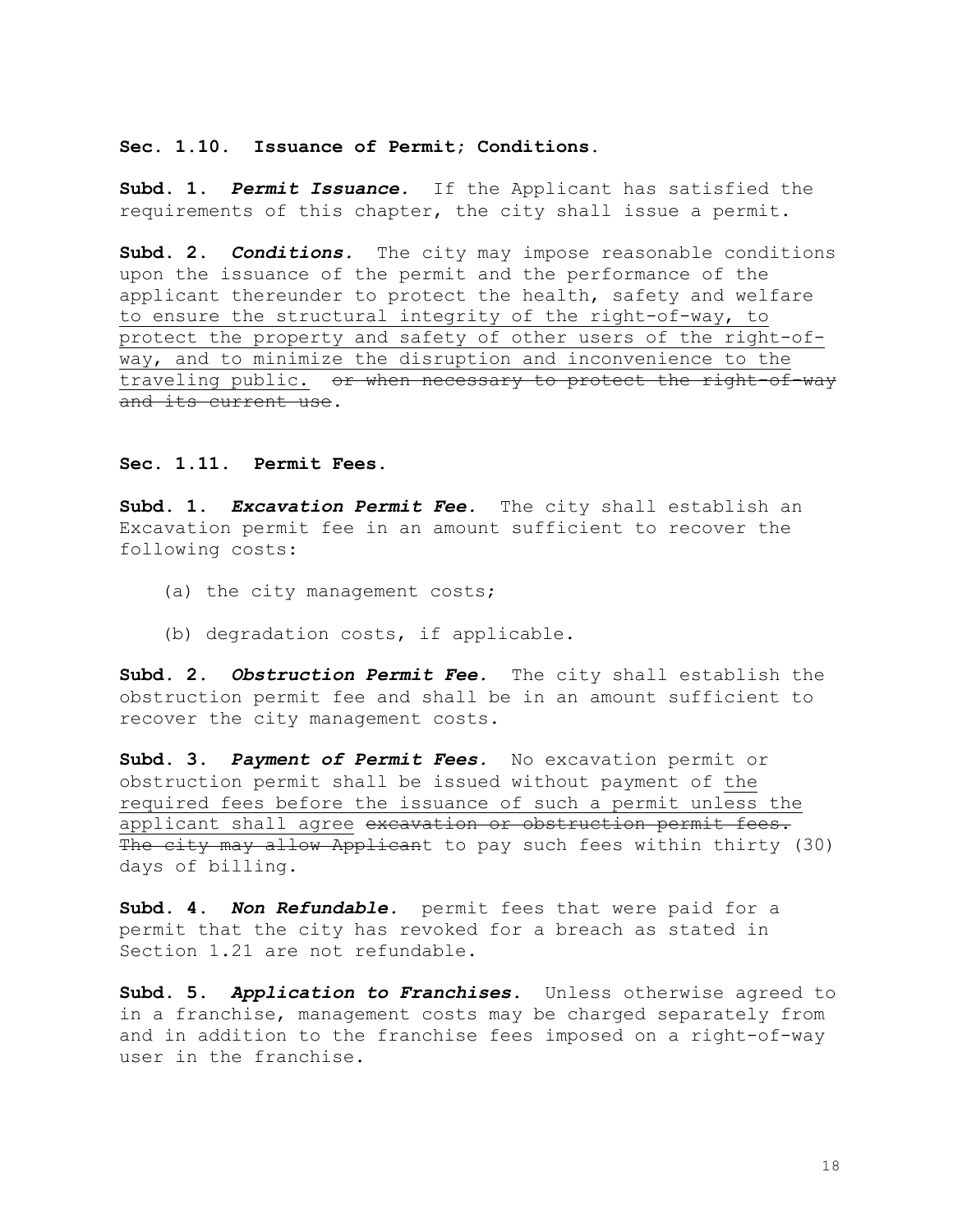**Subd. 6.** *City Project Permit Fees.* No excavation permit or obstruction permit fee shall be charged for City of Willmar projects.

#### **Sec. 1.12. Right-of-Way Patching and Restoration.**

**Subd. 1.** *Timing.* The work to be done under the excavation permit, and the patching and restoration of the right-of-way as required herein, must be completed within the dates specified in the permit, increased by as many days as work could not be done because of extraordinary circumstances beyond the control of the permittee or when work was prohibited as unseasonal or unreasonable under Section 1.16.

In addition to repairing its own work, the permittee must restore the right-of-way and surrounding areas, including the pavement and its foundation, to the same condition that existed before the commencement of the work and must inspect the area of the work and use reasonable care to maintain the same condition for thirty-six (36) months thereafter.

**Subd. 2.** *Patch and Restoration.* permittee shall patch its own work. The city may choose either to have the permittee restore the right-of-way or to restore the right-of-way itself.

(a) *City Restoration.* If the city restores the right-ofway, permittee shall pay the costs thereof within thirty (30) days of billing. If, during the thirty-six (36) months following such restoration, the pavement settles due to permittee's improper backfilling, the permittee shall pay to the city, within thirty (30) days of billing, all costs associated with correcting the defective work.

(b) *Permittee Restoration.* If the permittee restores the right-of-way itself, it shall at the time of application for an Excavation permit post a construction performance bond in accordance with the provisions of Minnesota Rule 7819.3000.

(c) *Patching, Restoration, and Degradation Fees.* If the city patches or restores the right-of-way involved in a city project, fees shall not be charged for restoration or degradation.

Subd. 3 Permit Fees. All permit fees shall be established consistent with the provisions of Minnesota Rules 7819.1000.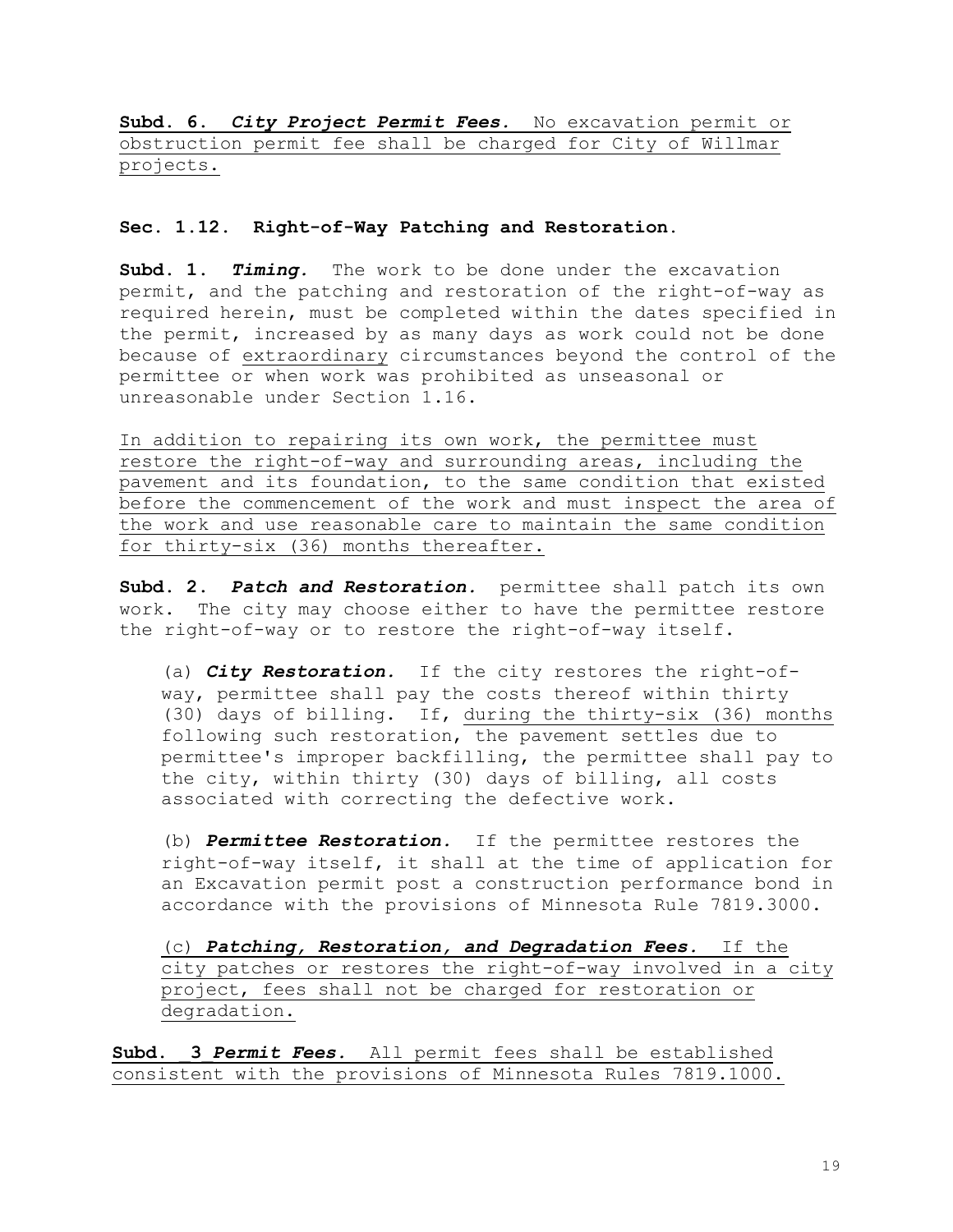**Subd. 4.** *Standards.*The permittee shall perform excavation, backfilling, patching and restoration according to the standards and with the materials specified by the city and shall comply with Minnesota Rule 7819.1100. The Director shall have the authority to prescribe the manner and extent of the restoration, and may do so in written procedures of general application or on a case-by-case basis.

**Subd. 5.** *Duty to Correct Defects.* The permittee shall correct defects in patching, or restoration performed by permittee or its agents. Permittee upon notification from the city, shall correct all restoration work to the extent necessary, using the method required by the city. Said work shall be completed within five (5) calendar days of the receipt of the notice from the city, not including days during which work cannot be done because of circumstances constituting force majeure or days when work is prohibited as unseasonal or unreasonable under Section 1.16.

**Subd. 6.** *Failure to Restore.* If the permittee fails to restore the right-of-way in the manner and to the condition required by the city, or fails to satisfactorily and timely complete all restoration required by the city, the city at its option may do such work. In that event the permittee shall pay to the city, within thirty (30) days of billing, the cost of restoring the right-of-way. If permittee fails to pay as required, the city may exercise its rights under the construction performance bond.

**Subd. 7.** *Degradation Fee in Lieu of Restoration.* In lieu of right-of-way restoration, a permittee shall pay to the City a degradation fee to cover city costs associated with a decrease in the useful life of a public right-of-way caused by excavation and repairs. Payment of a degradation fee does not relieve permittee of the obligation to make necessary right-of-way repairs.

**Sec. 1.13. Joint Applications.**

**Subd. 1.** *Joint application.* registrants may jointly apply for permits to excavate or obstruct the right-of-way at the same place and time.

**Subd. 2.** *Shared fees.*registrants who apply for permits for the same obstruction or excavation, which the city does not perform, may share in the payment of the obstruction or excavation permit fee. In order to obtain a joint permit,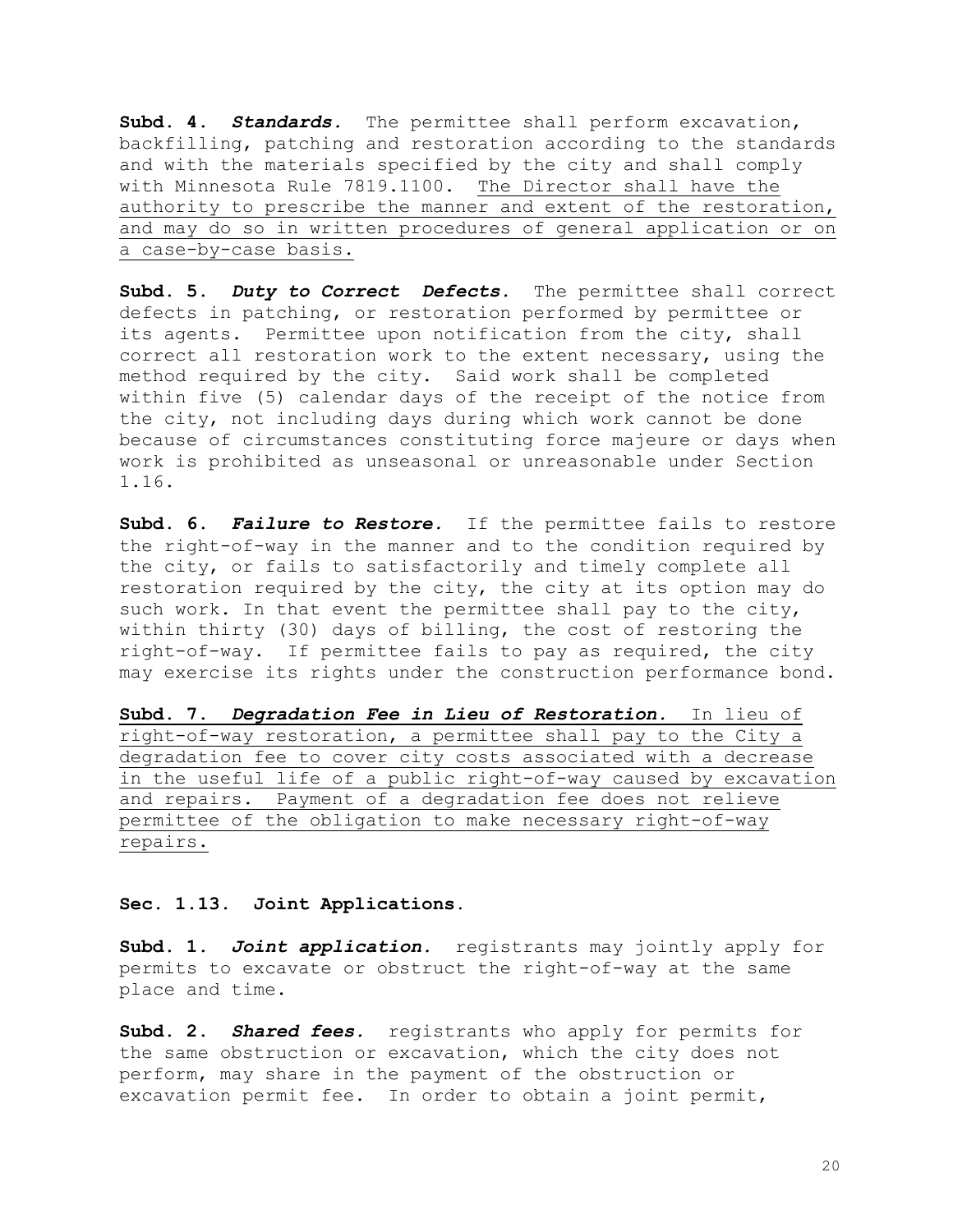registrants must agree among themselves as to the portion each will pay and indicate the same on their applications.

**Subd. 3.** *With city projects.* Registrants who join in a scheduled obstruction or excavation performed by the city, whether or not it is a joint application by two or more registrants or a single application, are not required to pay the excavation or obstruction and degradation portions of the permit fee, but a permit would still be required.

# **Sec. 1.14. Supplementary Applications.**

**Subd. 1.** *Limitation on Area.* A right-of-way permit is valid only for the area of the right-of-way specified in the permit. No permittee may do any work outside the area specified in the permit, except as provided herein. Any permittee which determines that an area greater than that specified in the permit must be obstructed or excavated must before working in that greater area (i) make application for a permit extension and pay any additional fees required thereby, and (ii) be granted a new permit or permit extension.

**Subd. 2.** *Limitation on Dates.*A right-of-way permit is valid only for the dates specified in the permit. No permittee may begin its work before the permit start date or, except as provided herein, continue working after the end date. If a permittee does not finish the work by the permit end date, it must apply for a new permit for the additional time it needs, and receive the new permit or an extension of the old permit before working after the end date of the previous permit. This supplementary application must be submitted before the permit end date.

#### **Sec. 1.15. Other Obligations.**

**Subd. 1.** *Compliance With Other Laws.* Obtaining a right-of-way permit does not relieve permittee of its duty to obtain all other necessary permits, licenses, and authority and to pay all fees required by the city or other applicable rule, law or regulation. A permittee shall comply with all requirements of local, state and federal laws, including Minn. Stat. 216D.01-.09 (Gopher One Call Excavation Notice System). A permittee shall perform all work in conformance with all applicable codes and established rules and regulations, and is responsible for all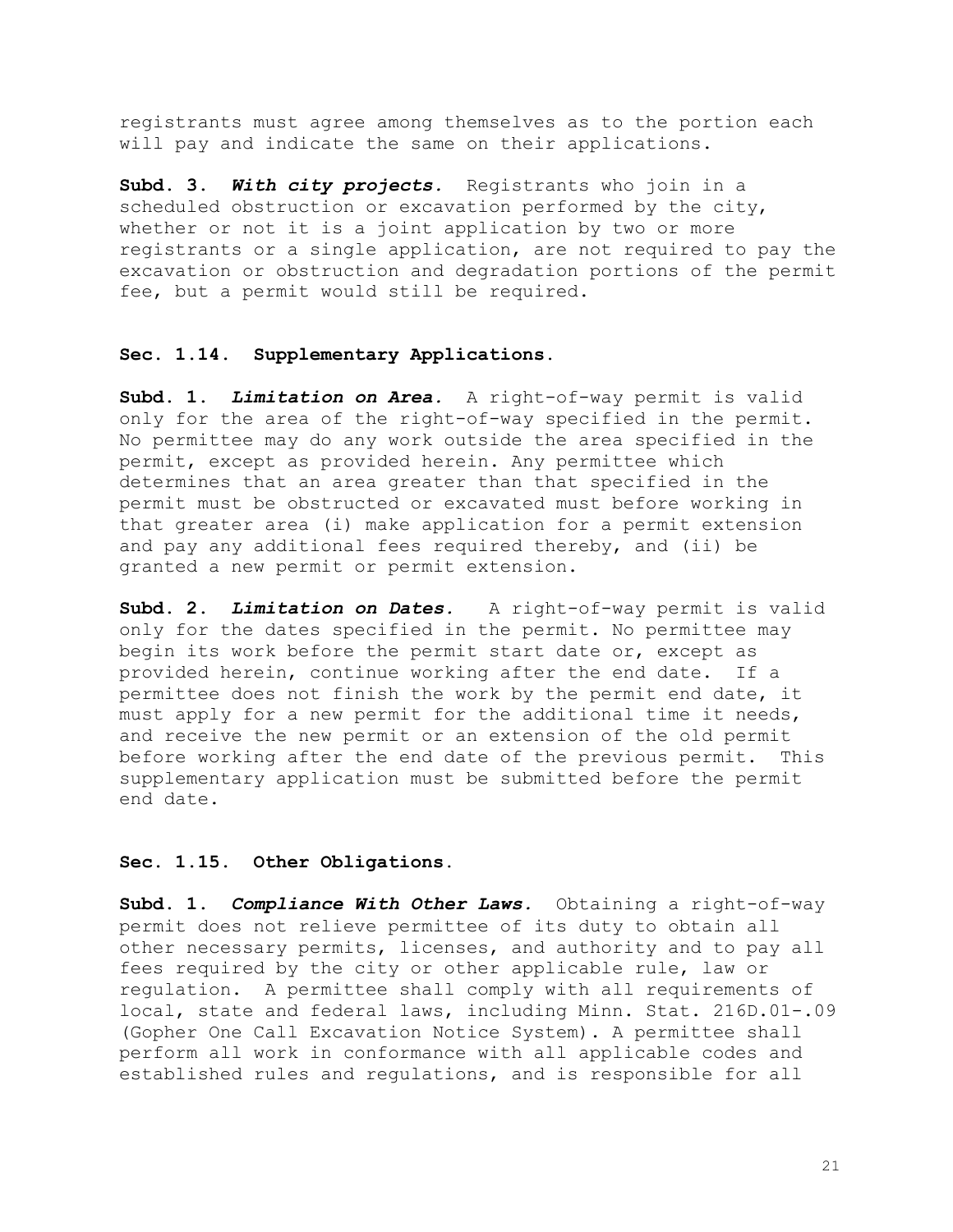work done in the right-of-way pursuant to its permit, regardless of who does the work.

**Subd. 2.** *Prohibited Work.*Except in an emergency, and with the approval of the city, no right-of-way Obstruction or excavation may be done when seasonally prohibited or when conditions are unreasonable for such work.

**Subd. 3.** *Interference with Right-of-Way.* A permittee shall not so obstruct a right-of-way that the natural free and clear passage of water through the gutters or other waterways shall be interfered with. Private vehicles of those doing work in the right-of-way may not be parked within or next to a permit area, unless parked in conformance with city parking regulations. The loading or unloading of trucks must be done solely within the defined permit area unless specifically authorized by the permit.

# **Sec. 1.16. Denial of Permit.**

The city may deny a permit for failure to meet the requirements and conditions of this chapter or if the city determines that the denial is necessary to protect the health, safety, and welfare or when necessary to protect the right-of-way and its current use.

#### **Sec. 1.17. Installation Requirements.**

The excavation, backfilling, patching and restoration, and all other work performed in the right-of-way shall be done in conformance with Minnesota Rules 7819.1100 and "The Standard Specifications for Street Openings" as promulgated by the Director and at a location as required by Section 20-23. 7819.5000 and other applicable local requirements, in so far as they are not inconsistent with the Minnesota Statutes Secs. 237.162 and 237.163.

#### **Sec. 1.18. Inspection.**

**Subd. 1.** *Notice of Completion.* When the work under any permit hereunder is completed, the permittee shall furnish a Completion Certificate in accordance Minnesota Rule 7819.1300.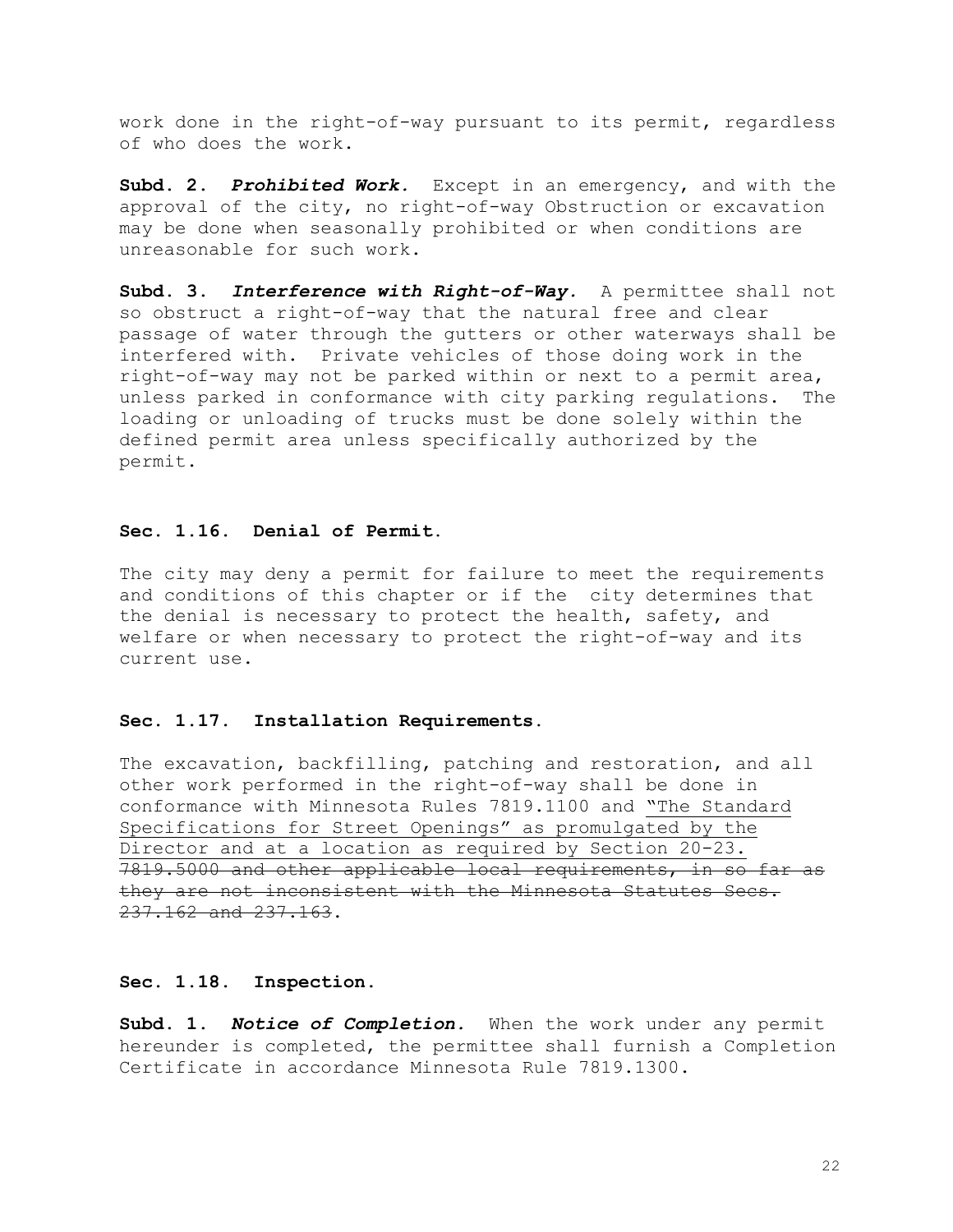**Subd. 2.** *Site Inspection.*permittee shall make the work-site available to the city and to all others as authorized by law for inspection at all reasonable times during the execution of and upon completion of the work.

#### **Subd 3.** *Authority of Director.*

(a) The director may order the immediate cessation of any work which poses a serious threat to the life, health, safety or well being of the public.

(b) The director may issue an order to the permittee for any work, which does not conform to the terms of the permit or other applicable standards, conditions, or codes. The order shall state that failure to correct the violation will be cause for revocation of the permit. Within ten (10) days after issuance of the order, the permittee shall present proof to the director that the violation has been corrected. If such proof has not been presented within the required time, the director may revoke the permit pursuant to Sec. 1.21.

#### **Sec. 1.19. Work Done Without a Permit.**

**Subd. 1.** *Emergency Situations.* Each registrant shall immediately notify the director of any event regarding its facilities, which it considers to be an emergency. The registrant may proceed to take whatever actions are necessary to respond to the emergency. Within two (2) business days after the occurrence of the emergency the registrant shall apply for the necessary permits, pay the fees associated therewith and fulfill the rest of the requirements necessary to bring itself into compliance with this chapter for the actions it took in response to the Emergency.

If the city becomes aware of an emergency regarding a registrant's facilities, the city will attempt to contact the local representative of each registrant affected, or potentially affected, by the emergency. In any event, the city may take whatever action it deems necessary to respond to the emergency, the cost of which shall be borne by the registrant whose facilities occasioned the emergency.

**Subd. 2.** *Non-Emergency Situations.* Except in an emergency, any person who, without first having obtained the necessary permit, obstructs or excavates a right-of-way must subsequently obtain a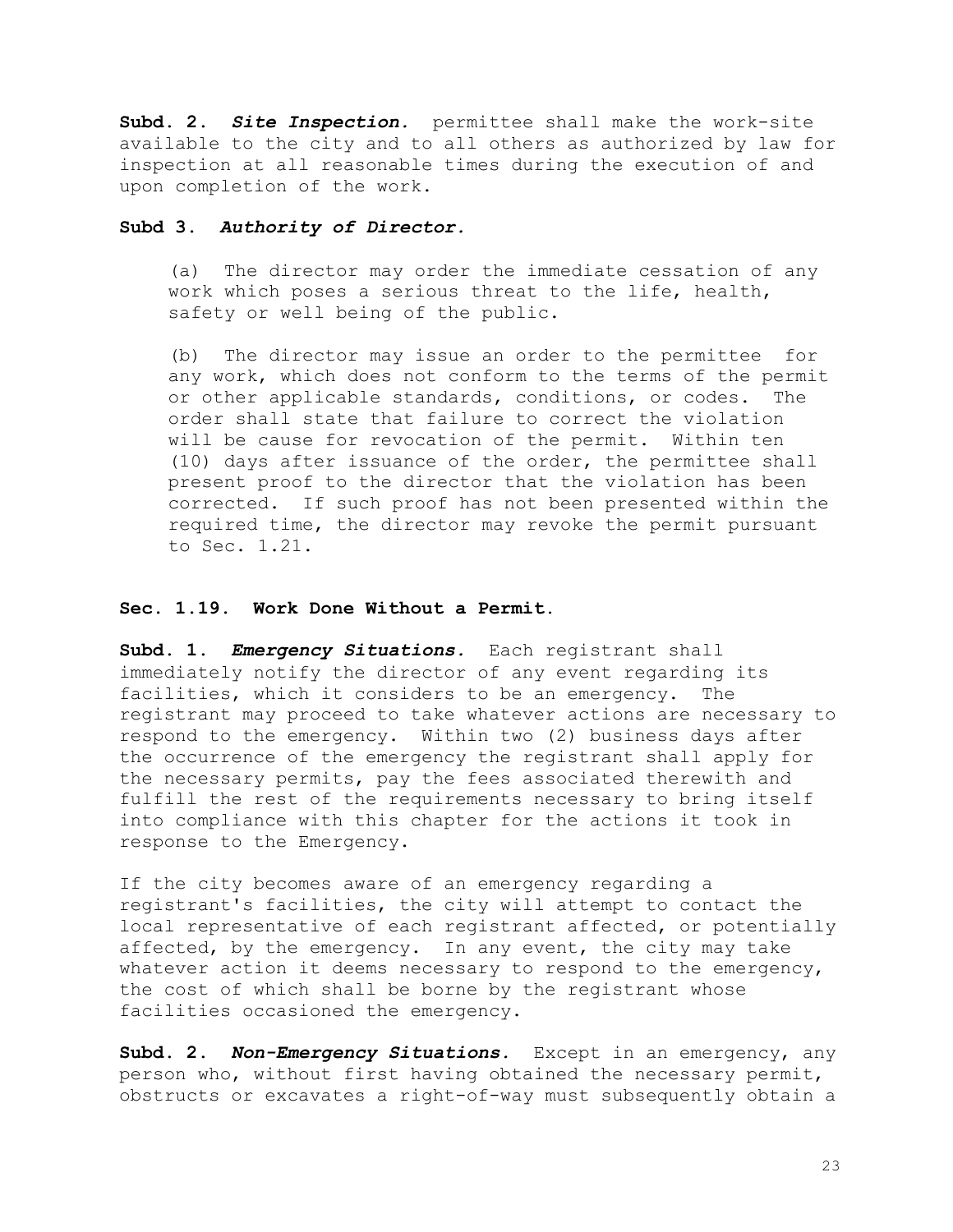permit, and as a penalty pay double the normal fee for said permit, pay double all the other fees required by the city code, deposit with the city the fees necessary to correct any damage to the right-of-way and comply with all of the requirements of this chapter.

#### **Sec. 1.20. Supplementary Notification.**

If the obstruction or excavation of the right-of-way begins later or ends sooner than the date given on the permit, permittee shall notify the city of the accurate information as soon as this information is known.

#### **Sec. 1.21. Revocation of Permits.**

Subd. 1. **Substantial Breach**. The city reserves its right, as provided herein, to revoke any right-of-way permit, without a fee refund, if there is a substantial breach of the terms and conditions of any statute, ordinance, rule or regulation, or any material condition of the permit. A substantial breach by permittee shall include, but shall not be limited to, the following:

(a) The violation of any material provision of the rightof-way permit;

(b) An evasion or attempt to evade any material provision of the right-of-way permit, or the perpetration or attempt to perpetrate any fraud or deceit upon the city or its citizens;

(c) Any material misrepresentation of fact in the application for a right-of-way permit;

(d) The failure to complete the work in a timely manner; unless a permit extension is obtained or unless the failure to complete work is due to reasons beyond the permittee's control; or

(e) The failure to correct, in a timely manner, work that does not conform to a condition indicated on an order issued pursuant to Sec. 1.19.

**Subd. 2.** *Written Notice of Breach.*If the city determines that the permittee has committed a substantial breach of a term or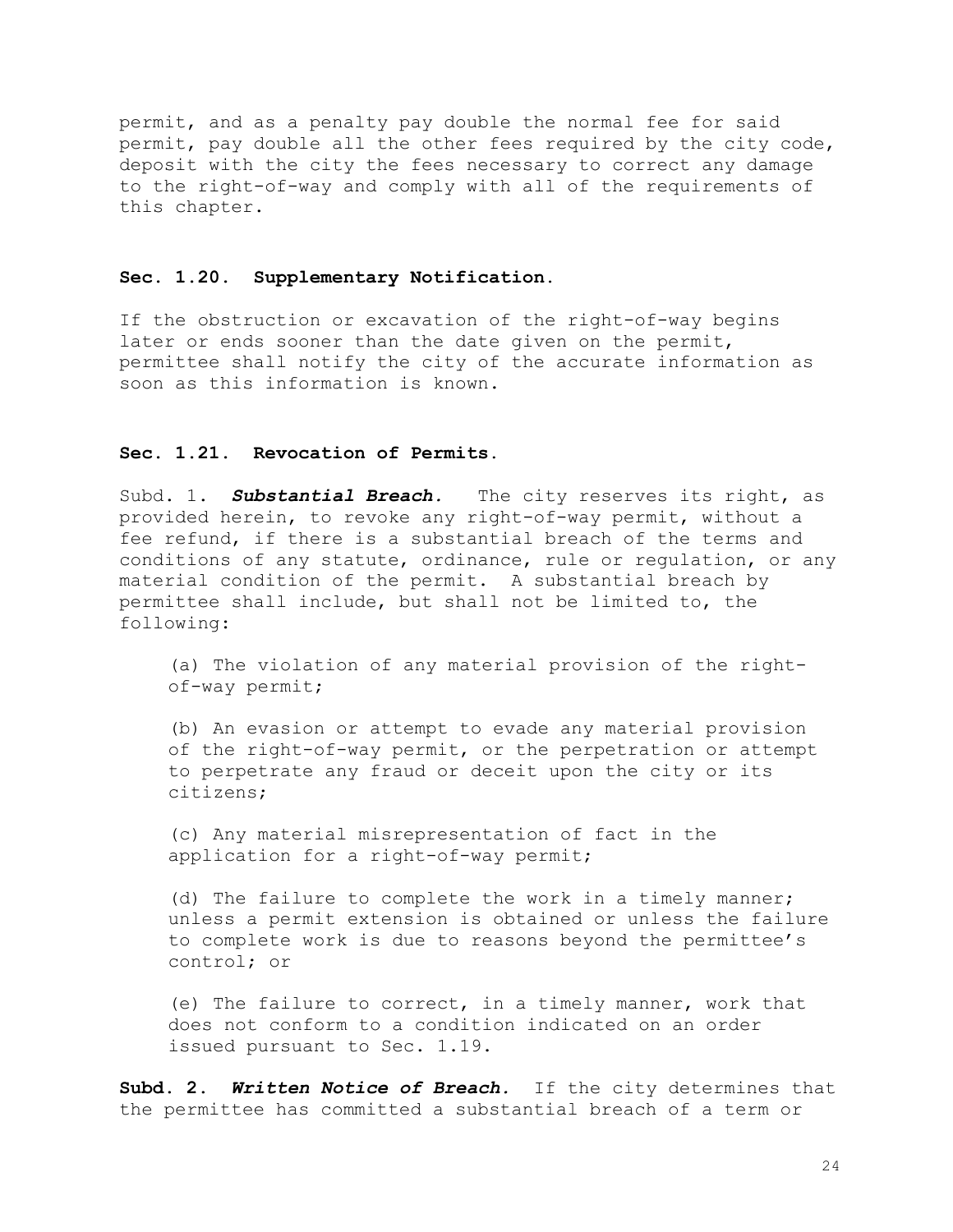condition of any statute, ordinance, rule, regulation or any condition of the permit the city shall make a written demand upon the permittee to remedy such violation. The demand shall state that continued violations may be cause for revocation of the permit. Further, a A-substantial breach, as stated above, will allow the city, at his or her discretion, to place additional or revised conditions on the permit to mitigate and remedy the breach.

**Subd. 3.** *Response to Notice of Breach.* Within twenty-four (24) hours of receiving notification of the breach, permittee shall provide the city with a plan, acceptable to the city, that will cure the breach. permittee's failure to so contact the city, or permittee's failure to timely submit an acceptable plan, or permittee's failure to reasonably implement the approved plan, shall be cause for immediate revocation of the permit. Further, permittee's failure to so contact the city, or permittee's failure to submit an acceptable plan, or permittee's failure to reasonably implement the approved plan, shall automatically place the permittee on probation for one (1) full year.

**Subd. 4.** *Cause for probation.*From time to time, the city may establish a list of conditions of the permit, which if breached will automatically place the permittee on probation for one full year, such as, but not limited to, working out of the allotted time period or working on right-of-way grossly outside of the permit authorization.

**Subd. 5.** *Automatic Revocation.* If a permittee, while on probation, commits a breach as outlined above, permittee's permit will automatically be revoked and permittee will not be allowed further permits for one full year, except for Emergency repairs.

**Subd. 6.** *Reimbursement of city costs.*If a permit is revoked, the permittee shall also reimburse the city for the city's reasonable costs, including Restoration costs and the costs of collection and reasonable attorneys' fees incurred in connection with such revocation.

#### **Sec. 1.22. Location and Relocation of Facilities.**

**Subd. 1.** Placement , location, and relocation of facilities must comply with the Act, with other applicable law, and with Minnesota Rules 7819.3100, 7819.5000 and 7819.5100, to the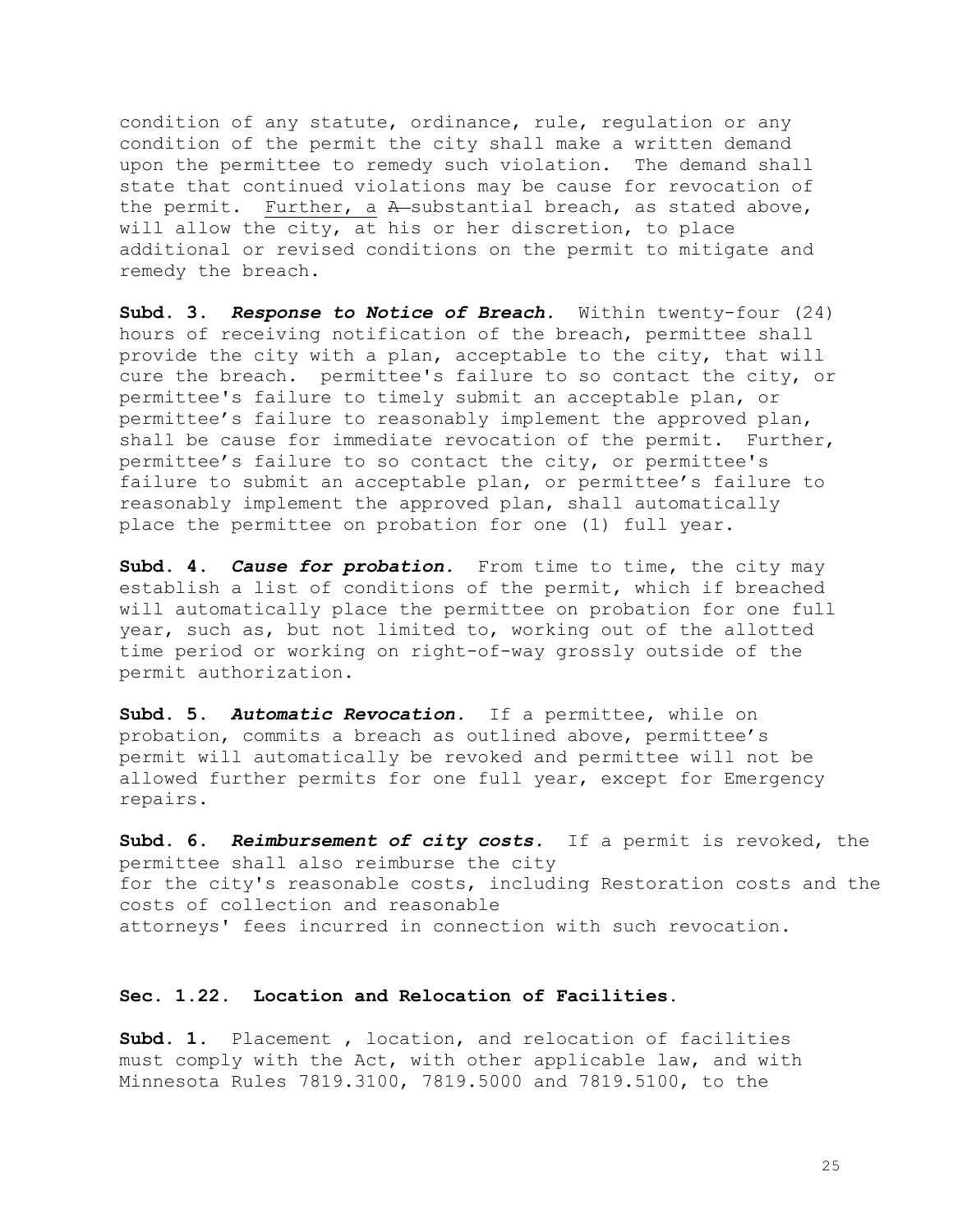extent the rules do not limit authority otherwise available to cities.

**Subd. 2.** *Corridors.* The city may assign specific area within the right-of-way, or any particular segment thereof as may be necessary, for each type of facilities that is or, pursuant to current technology, the city expects will someday be located within the right-of-way. All excavation, obstruction, or other permits issued by the city involving the installation or replacement of facilities shall designate the proper corridor for the facilities at issue. (Note: this is not intended to establish "high density corridor," city wishing to establish high density corridor should follow PUC rules.]

Any registrant who has facilities in the right-of-way in a position at variance with the corridors established by the city shall, no later than at the time of the next reconstruction or excavation of the area where the facilities are located, move the facilities to the assigned position within the right-of-way, unless this requirement is waived by the city for good cause shown, upon consideration of such factors as the remaining economic life of the facilities, public safety, customer service needs and hardship to the registrant.

**Subd. 3.** *Nuisance.* One year after the passage of this chapter, any facilities found in a right-of-way that have not been registered shall be deemed to be a nuisance. The city may exercise any remedies or rights it has at law or in equity, including, but not limited to, abating the nuisance or taking possession of the facilities and restoring the right-of-way to a useable condition.

**Subd. 4.** *Limitation of Space.* To protect health, safety, and welfare or when necessary to protect the right-of-way and its current use, the city shall have the power to prohibit or limit the placement of new or additional facilities within the rightof-way. In making such decisions, the city shall strive to the extent possible to accommodate all existing and potential users of the right-of-way, but shall be guided primarily by considerations of the public interest, the public's needs for the particular Utility Service, the condition of the right-ofway, the time of year with respect to essential utilities, the protection of existing facilities in the right-of-way, and future city plans for public improvements and development projects which have been determined to be in the public interest.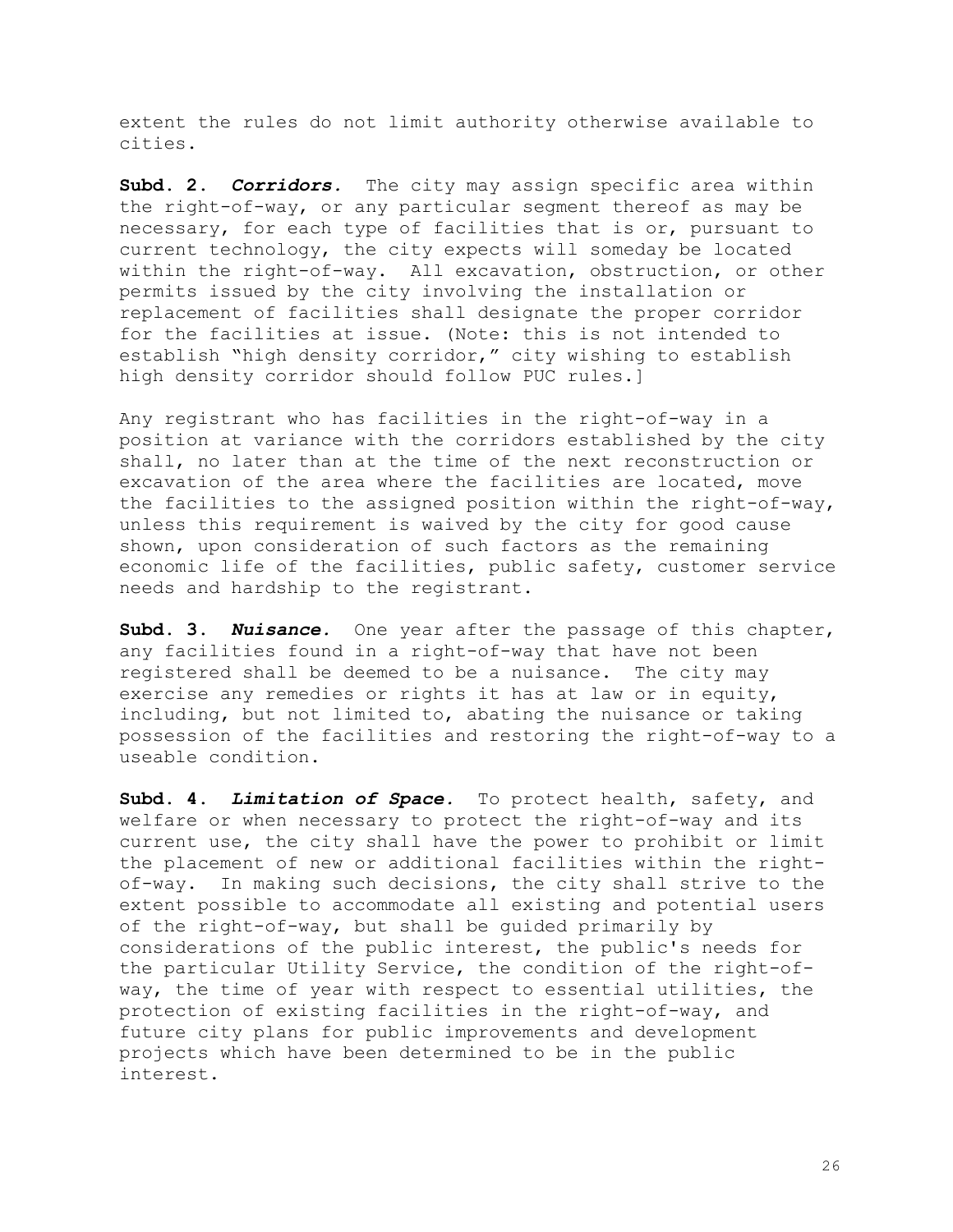#### **Sec. 1.23 Pre-excavation Facilities Location.**

In addition to complying with the requirements of Minn. Stat. 216D.01-.09 ("One Call Excavation Notice System") before the start date of any right-of-way excavation, each registrant who has facilities or equipment in the area to be excavated shall mark the horizontal placement of all said facilities. Any registrant whose facilities are less than twenty (20) inches below a concrete or asphalt surface shall notify and work closely with the excavation contractor to establish the exact location of its facilities and the best procedure for excavation.

#### **Sec. 1.24. Damage to Other Facilities.**

When the city does work in the right-of-way and finds it necessary to maintain, support, or move a registrant's facilities to protect it, the city shall notify the local representative as early as is reasonably possible. The costs associated therewith will be billed to that registrant and must be paid within thirty (30) days from the date of billing. Each registrant shall be responsible for the cost of repairing any facilities in the right-of-way which it or its facilities damages. Each registrant shall be responsible for the cost of repairing any damage to the facilities of another registrant caused during the city's response to an Emergency occasioned by that registrant's facilities.

#### **Sec. 1.25. Right-of-Way Vacation.**

*Reservation of right.*If the city vacates a right-of-way, which contains the facilities of a registrant, the registrant's rights in the vacated right-of-way are governed by Minnesota Rules 7819.3200.

#### **Sec. 1.26. Indemnification and Liability**

By registering with the city, or by accepting a permit under this chapter, a registrant or permittee agrees to defend and indemnify the city in accordance with the provisions of Minnesota Rule 7819.1250.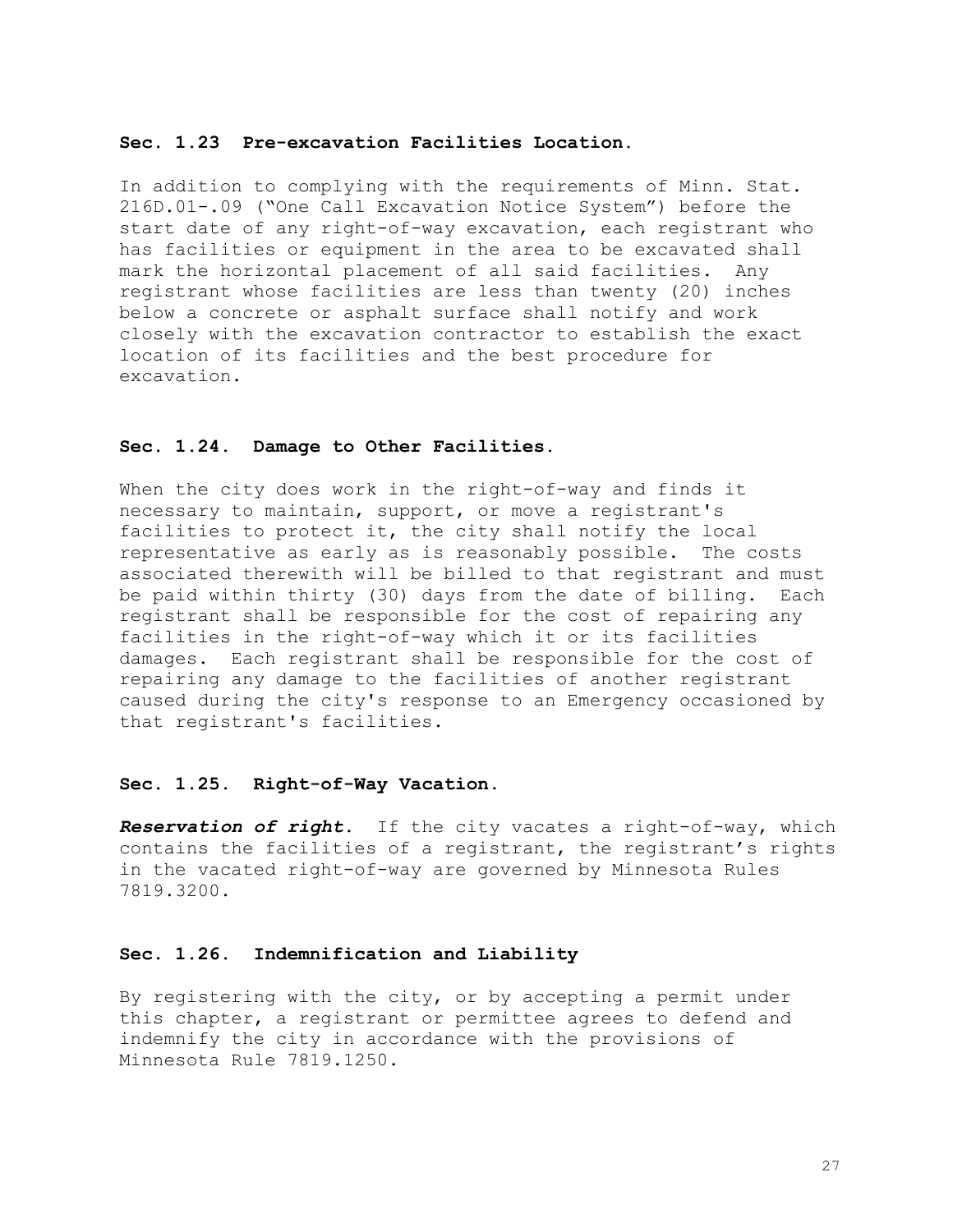#### **Sec. 1.27. Abandoned and Unusable Facilities.**

**Subd. 1***. Discontinued Operations.*A registrant who has determined to discontinue all or a portion of its operations in the city must provide information satisfactory to the city that the registrant's obligations for its facilities in the right-ofway under this chapter have been lawfully assumed by another registrant; or

#### Remove as outlined in Subd. 2.

**Subd. 2.** *Removal.*Any registrant who has abandoned facilities in any right-of-way shall remove it from that right-of-way if required in conjunction with other right-of-way repair, excavation, or construction, unless this requirement is waived by the city.

#### **Sec. 1.28. Appeal.**

A right-of-way user that: (1) has been denied registration; (2) has been denied a permit; (3) has had permit revoked; or (4) believes that the fees imposed are invalid, may have the denial, revocation, or fee imposition reviewed, upon written request, by the city council. The city council shall act on a timely written request at its next regularly scheduled meeting. A decision by the city Council affirming the denial, revocation, or fee imposition will be in writing and supported by written findings establishing the reasonableness of the decision.

#### **Sec. 1.29 Reservation of Regulatory and Police Powers.**

A Permittee's or registrant's rights are subject to the regulatory and police powers of the City to adopt and enforce general ordinances necessary to protect the health, safety, and welfare of the public.

# **Sec. 1.30. Severability.**

If any portion of this chapter is for any reason held invalid by any court of competent jurisdiction, such portion shall be deemed a separate, distinct, and independent provision and such holding shall not affect the validity of the remaining portions thereof. Nothing in this chapter precludes the city from